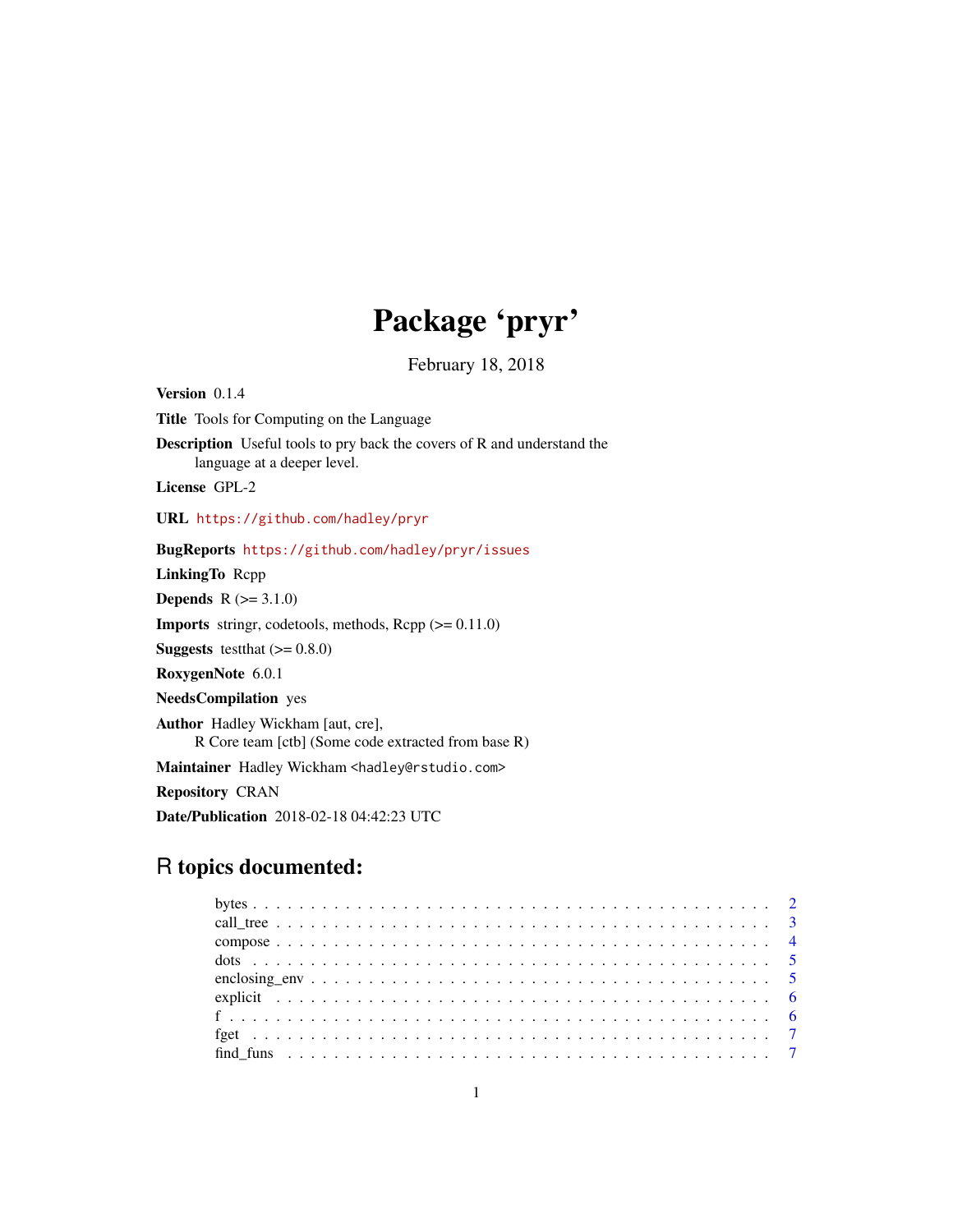<span id="page-1-0"></span>

|                                                                                                                       | 8  |
|-----------------------------------------------------------------------------------------------------------------------|----|
|                                                                                                                       | 9  |
|                                                                                                                       | 9  |
|                                                                                                                       | 10 |
|                                                                                                                       | 11 |
|                                                                                                                       | 11 |
| mem change                                                                                                            | 12 |
|                                                                                                                       | 13 |
|                                                                                                                       | 13 |
|                                                                                                                       | 14 |
| $\text{modify\_lang} \dots \dots \dots \dots \dots \dots \dots \dots \dots \dots \dots \dots \dots \dots \dots \dots$ | 15 |
|                                                                                                                       | 15 |
| otype                                                                                                                 | 17 |
|                                                                                                                       | 17 |
|                                                                                                                       | 18 |
|                                                                                                                       | 18 |
|                                                                                                                       | 19 |
|                                                                                                                       | 21 |
| rls                                                                                                                   | 22 |
|                                                                                                                       | 22 |
|                                                                                                                       | 23 |
|                                                                                                                       | 24 |
| subs                                                                                                                  | 24 |
|                                                                                                                       | 25 |
|                                                                                                                       | 26 |
|                                                                                                                       | 26 |
|                                                                                                                       | 27 |
| where                                                                                                                 | 28 |
| $% -%$                                                                                                                | 28 |
| $% -%$                                                                                                                | 29 |
| $\%$ < d- $\%$                                                                                                        | 30 |
|                                                                                                                       |    |
|                                                                                                                       | 31 |

# **Index**

```
bytes
```
Print the byte-wise representation of a value

# Description

Print the byte-wise representation of a value

# **Usage**

bytes(x, split =  $TRUE$ )

 $bits(x, split = TRUE)$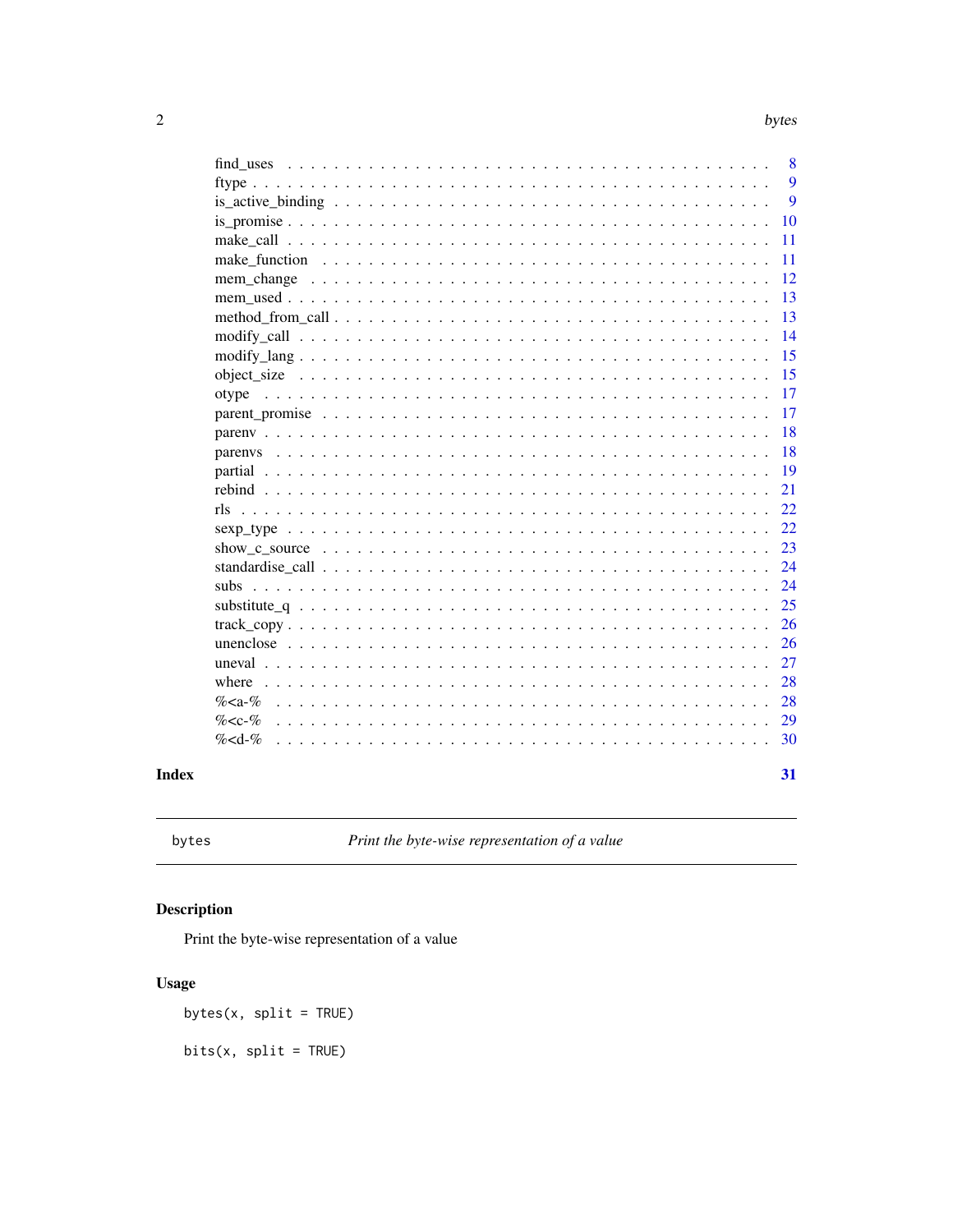#### <span id="page-2-0"></span>call\_tree 3

#### **Arguments**

|       | An R vector of type integer, numeric, logical or character. |
|-------|-------------------------------------------------------------|
| split | Whether we should split the output string at each byte.     |

#### References

[http://en.wikipedia.org/wiki/Two's\\_complement](http://en.wikipedia.org/wiki/Two) for more information on the representation used for ints.

[http://en.wikipedia.org/wiki/IEEE\\_floating\\_point](http://en.wikipedia.org/wiki/IEEE_floating_point) for more information the floating-point representation used for doubles.

[http://en.wikipedia.org/wiki/Character\\_encoding](http://en.wikipedia.org/wiki/Character_encoding) for an introduction to character encoding, and [?Encoding](#page-0-0) for more information on how R handles character encoding.

#### Examples

## Encoding doesn't change the internal bytes used to represent characters; ## it just changes how they are interpretted!

```
x \leftarrow y \leftarrow z \leftarrow "\u9b3c"
Encoding(y) < - "bytes"
Encoding(z) < - "latin1"
print(x); print(y); print(z)bytes(x); bytes(y); bytes(z)
bits(x); bits(y); bits(z)
```

```
## In R, integers are signed ints. The first bit indicates the sign, but
## values are stored in a two's complement representation. We see that
## NA_integer_ is really just the smallest negative integer that can be
## stored in 4 bytes
bits(NA_integer_)
```

```
## There are multiple kinds of NAs, NaNs for real numbers
## (at least, on 64bit architectures)
print( c(NA_real_, NA_real_ + 1) )
rbind( bytes(NA_real_), bytes(NA_real_ + 1) )
rbind( bytes(NaN), bytes(0/0) )
```
call\_tree *Display a call (or expression) as a tree.*

#### Description

call\_tree takes a quoted expression. ast does the quoting for you.

#### Usage

 $call\_tree(x, width = getOption("width"))$ 

ast(x)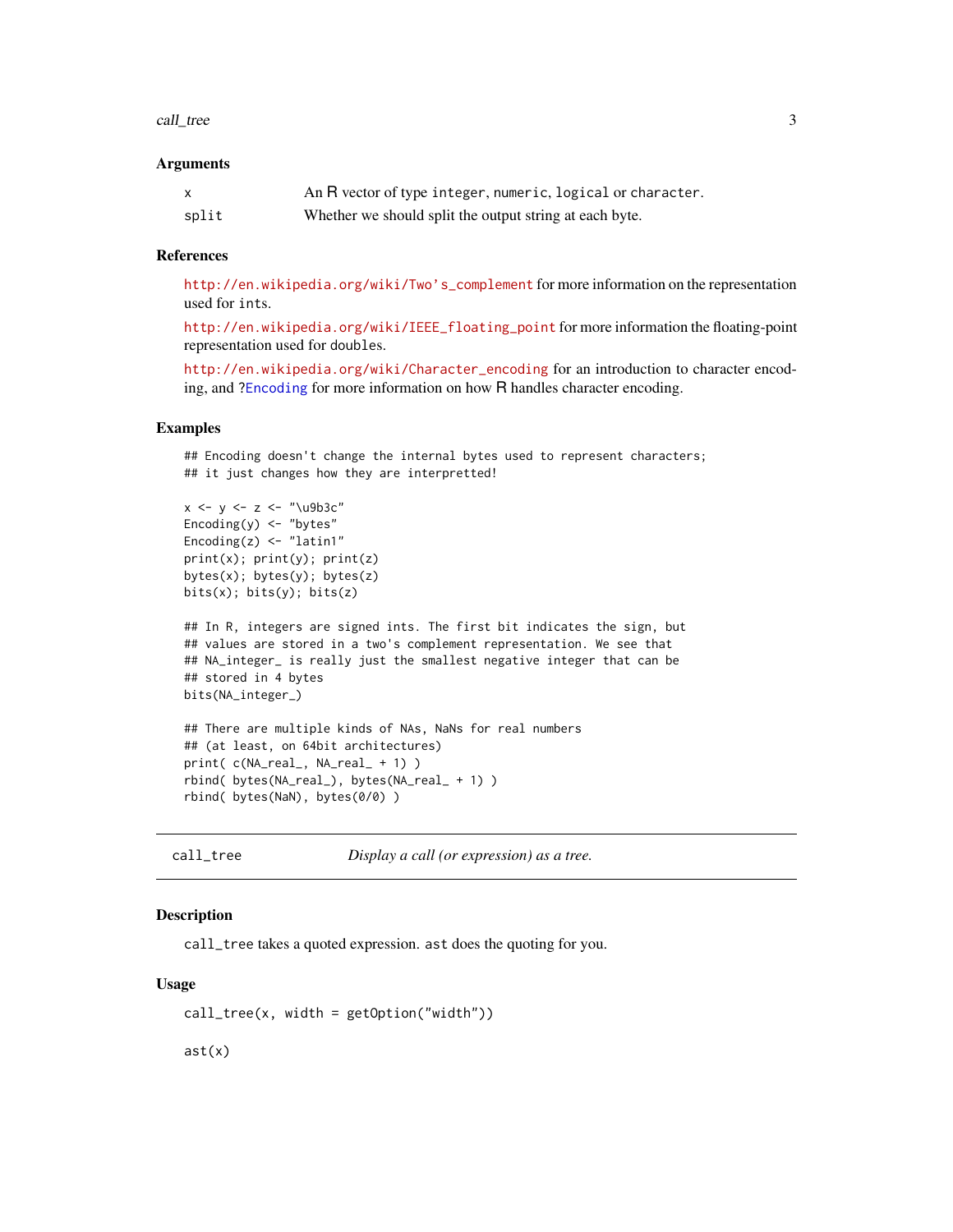<span id="page-3-0"></span>4 compose

## Arguments

| $\mathsf{x}$ | quoted call, list of calls, or expression to display                          |
|--------------|-------------------------------------------------------------------------------|
| width        | displays width, defaults to current width as reported by get Option ("width") |

#### Examples

```
call_tree(quote(f(x, 1, g(), h(i()))))
call_tree(quote(if (TRUE) 3 else 4))
call_tree(expression(1, 2, 3))
ast(f(x, 1, g(), h(i())))
ast(if (TRUE) 3 else 4)
ast(function(a = 1, b = 2) {a + b})ast(f())()()
```
compose *Compose multiple functions*

#### Description

In infix and prefix forms.

#### Usage

compose(...)

f %.% g

### Arguments

| $\cdots$ | n functions to apply in order from right to left |
|----------|--------------------------------------------------|
| f, g     | two functions to compose for the infix form      |

```
not_null <- `!` %.% is.null
not_null(4)
not_null(NULL)
add1 <- function(x) x + 1compose(add1,add1)(8)
```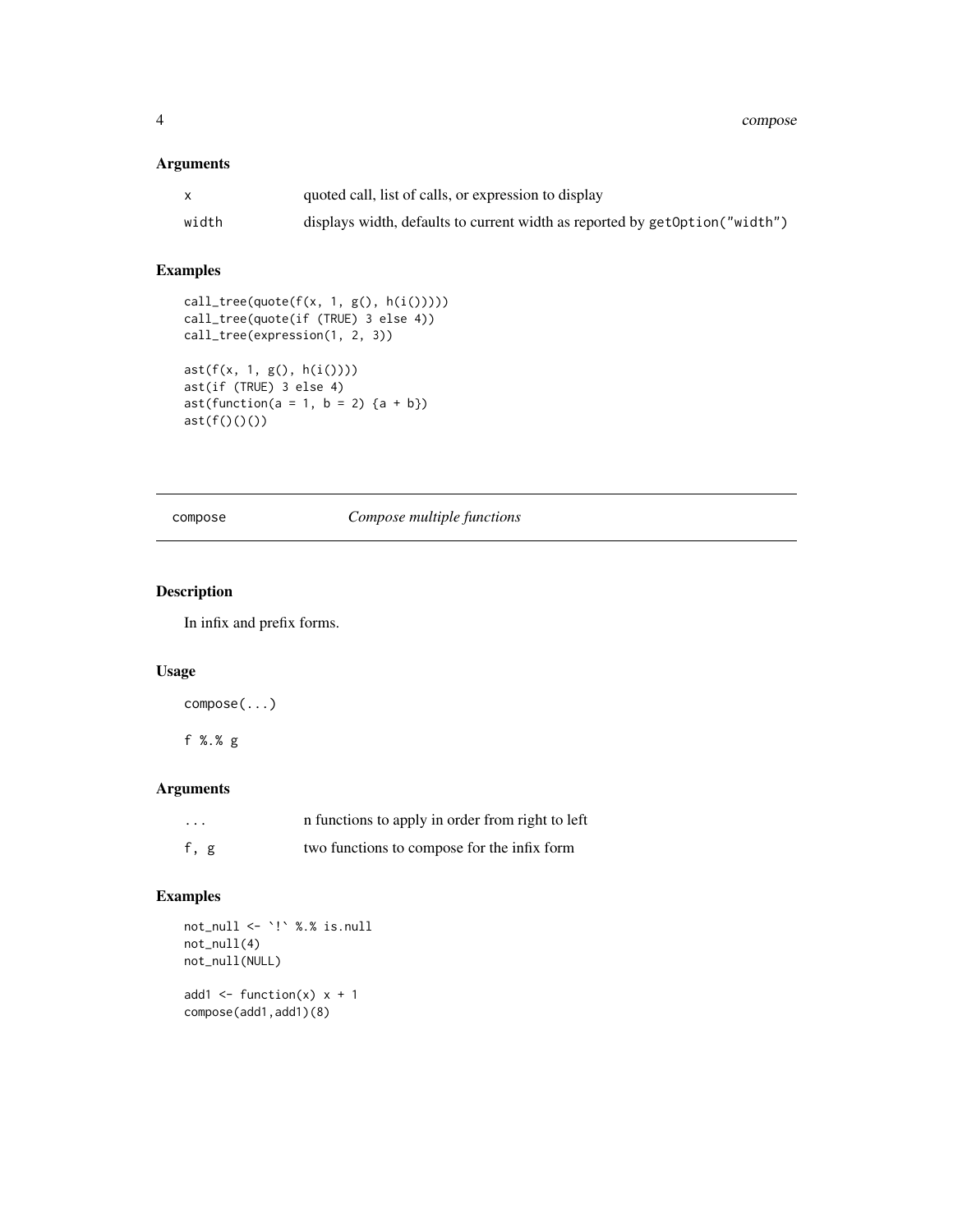<span id="page-4-0"></span>

Capture unevaluated dots.

#### Usage

 $dots($ ... $)$ 

named\_dots(...)

#### Arguments

... **passed in to the parent function** 

#### Value

a list of expressions (not expression objects). named\_dots will use the deparsed expressions as default names.

#### Examples

 $y \le -2$  $str(dots(x = 1, y, z = ))$  $str(named\_dots(x = 1, y, z =))$ 

enclosing\_env *Find the environment that encloses of a function.*

#### Description

This is a wrapper around [environment](#page-0-0) with a consistent syntax.

#### Usage

```
enclosing_env(f)
```
### Arguments

f The name of a function.

#### Examples

enclosing\_env("plot") enclosing\_env("t.test")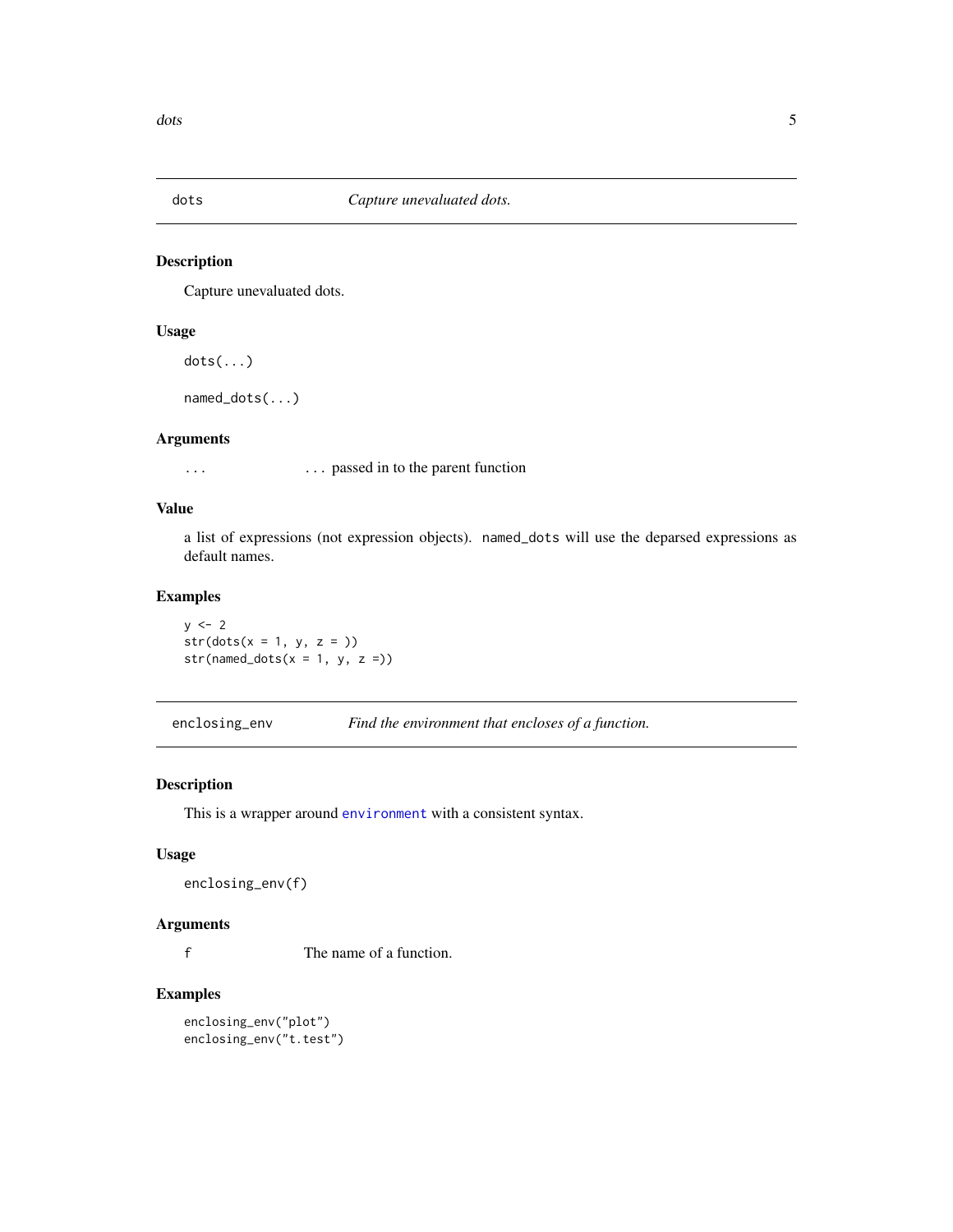<span id="page-5-0"></span>

Deprecated: please use the lazyeval package instead.

#### Usage

```
explicit(x)
eval2(x, data = NULL, env = parent.frame())
```
# Arguments

| $\mathsf{X}$ | expression to make explicit, or to evaluate.                  |
|--------------|---------------------------------------------------------------|
| data         | Data in which to evaluate code                                |
| env          | Enclosing environment to use if data is a list or data frame. |
|              |                                                               |

f *A compact syntax for anonymous functions.*

# Description

A compact syntax for anonymous functions.

#### Usage

 $f(\ldots, .env = parent-frame())$ 

#### Arguments

| .    | The last argument is the body of the function, all others are arguments to the  |
|------|---------------------------------------------------------------------------------|
|      | function. If there is only one argument, the formals are guessed from the code. |
| .env | parent environment of the created function                                      |

#### Value

a function

```
f(x + y)f(x + y)(1, 10)f(x, y = 2, x + y)f({y \leftarrow runif(1); x + y})
```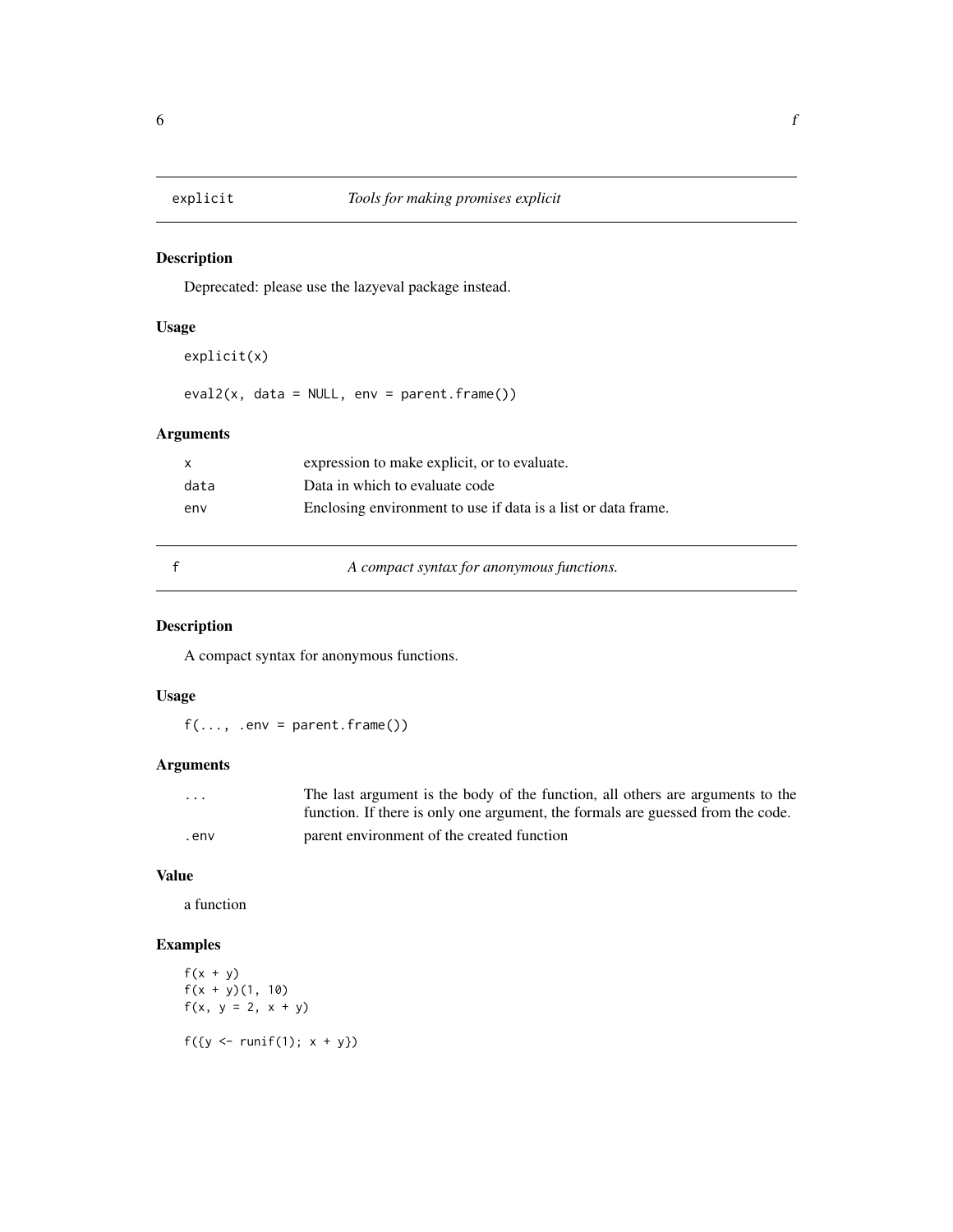<span id="page-6-0"></span>

Find a function with specified name.

#### Usage

fget(name, env = parent.frame())

#### Arguments

| name | length one character vector giving name |
|------|-----------------------------------------|
| env  | environment to start search in.         |

#### Examples

 $c < -10$ fget("c")

find\_funs *Find functions matching criteria.*

#### Description

This is a flexible function that matches function component against a regular expression, returning the name of the function if there are any matches. fun\_args and fun\_calls are helper functions that make it possible to search for functions with specified argument names, or which call certain functions.

#### Usage

find\_funs(env = parent.frame(), extract, pattern, ...) fun\_calls(f) fun\_args(f) fun\_body(f)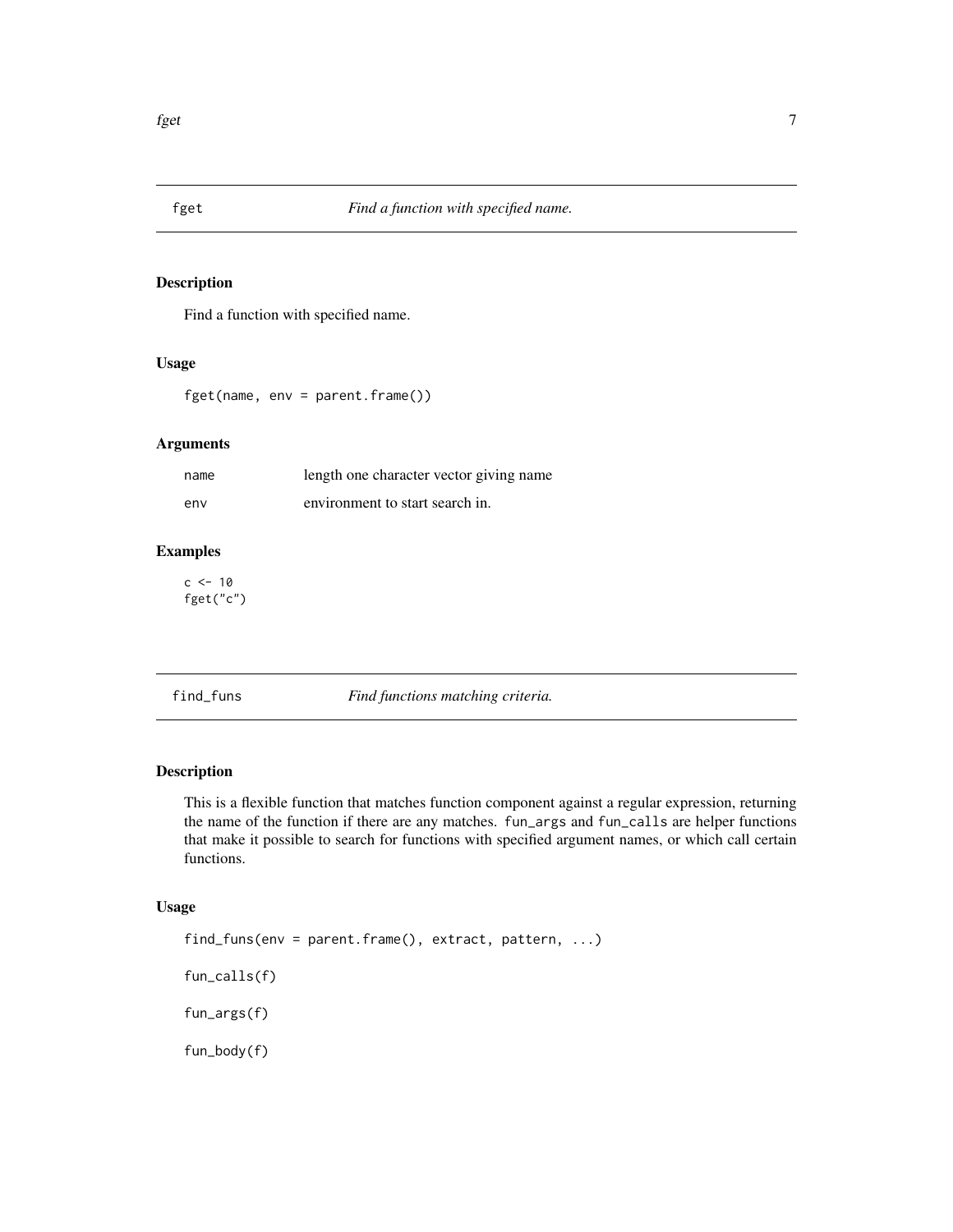<span id="page-7-0"></span>

| env     | environment in which to search for functions                                                                                                                  |
|---------|---------------------------------------------------------------------------------------------------------------------------------------------------------------|
| extract | component of function to extract. Should be a function that takes a function as<br>input as returns a character vector as output, like fun_calls or fun_args. |
| pattern | string regular expression to results of extract function.                                                                                                     |
| .       | other arguments passed on to grepl                                                                                                                            |
| f       | function to extract information from                                                                                                                          |
|         |                                                                                                                                                               |

#### Examples

```
find_funs("package:base", fun_calls, "match.fun", fixed = TRUE)
find_funs("package:stats", fun_args, "^[A-Z]+$")
fun_calls(match.call)
fun_calls(write.csv)
fun_body(write.csv)
find_funs("package:utils", fun_body, "write", fixed = TRUE)
```
find\_uses *Find all functions in that call supplied functions.*

#### Description

Find all functions in that call supplied functions.

#### Usage

```
find_uses(envs, funs, match_any = TRUE)
```
#### Arguments

| envs      | Vector of environments to look in. Can be specified by name, position or as<br>environment         |
|-----------|----------------------------------------------------------------------------------------------------|
| funs      | Functions to look for                                                                              |
| match_any | If TRUE return functions that use any of funs. If FALSE, return functions that use<br>all of funs. |

```
names(find_uses("package:base", "sum"))
```

```
envs <- c("package:base", "package:utils", "package:stats")
funs <- c("match.call", "sys.call")
find_uses(envs, funs)
```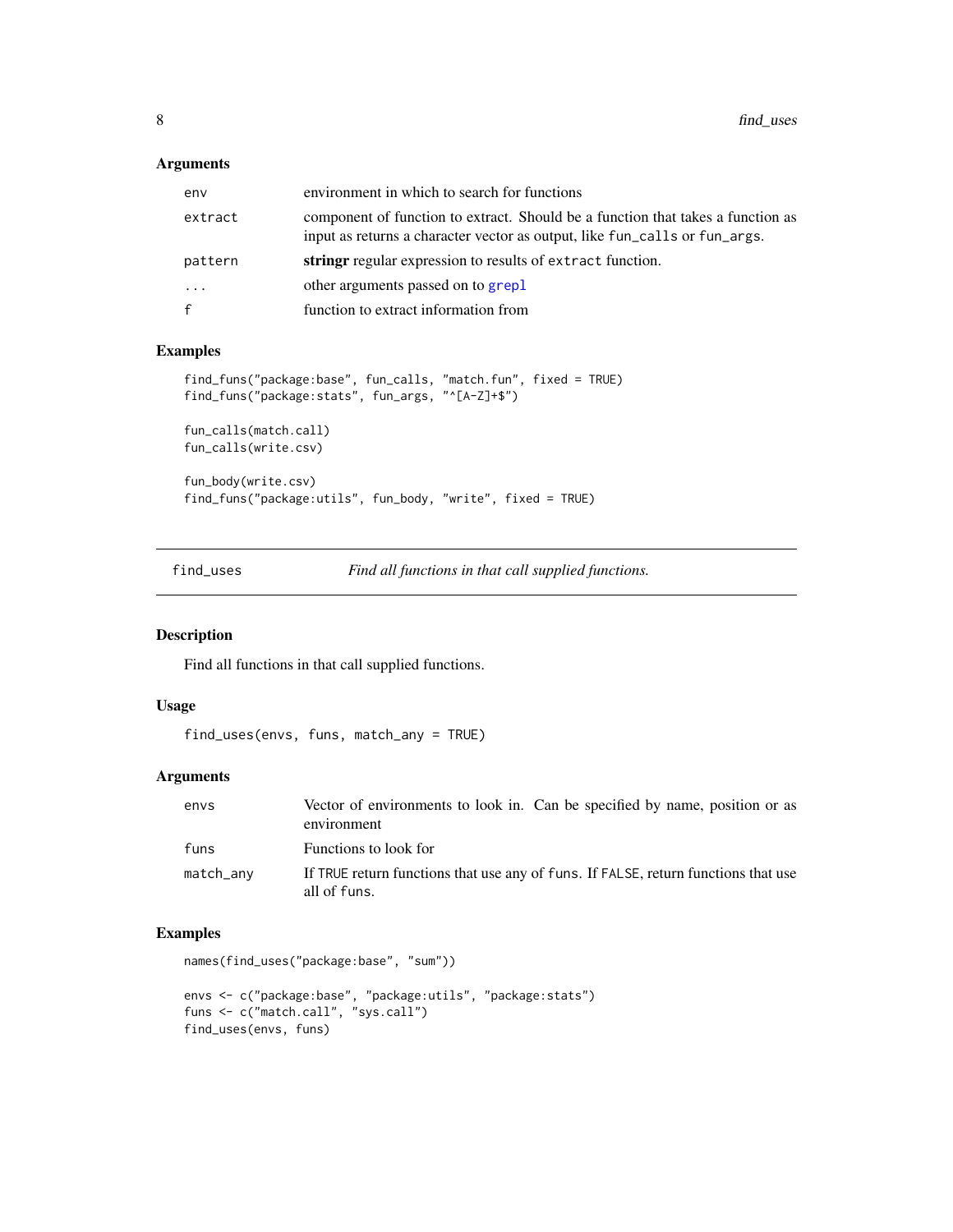<span id="page-8-1"></span><span id="page-8-0"></span>

This function figures out whether the input function is a regular/primitive/internal function, a internal/S3/S4 generic, or a S3/S4/RC method. This is function is slightly simplified as it's possible for a method from one class to be a generic for another class, but that seems like such a bad idea that hopefully no one has done it.

#### Usage

ftype(f)

#### Arguments

f unquoted function name

#### Value

a character of vector of length 1 or 2.

#### See Also

Other object inspection: [otype](#page-16-1), [sexp\\_type](#page-21-1)

#### Examples

```
ftype(`%in%`)
ftype(sum)
ftype(t.data.frame)
ftype(t.test) # Tricky!
ftype(writeLines)
ftype(unlist)
```
is\_active\_binding *Active binding info*

#### Description

Active binding info

#### Usage

is\_active\_binding(x)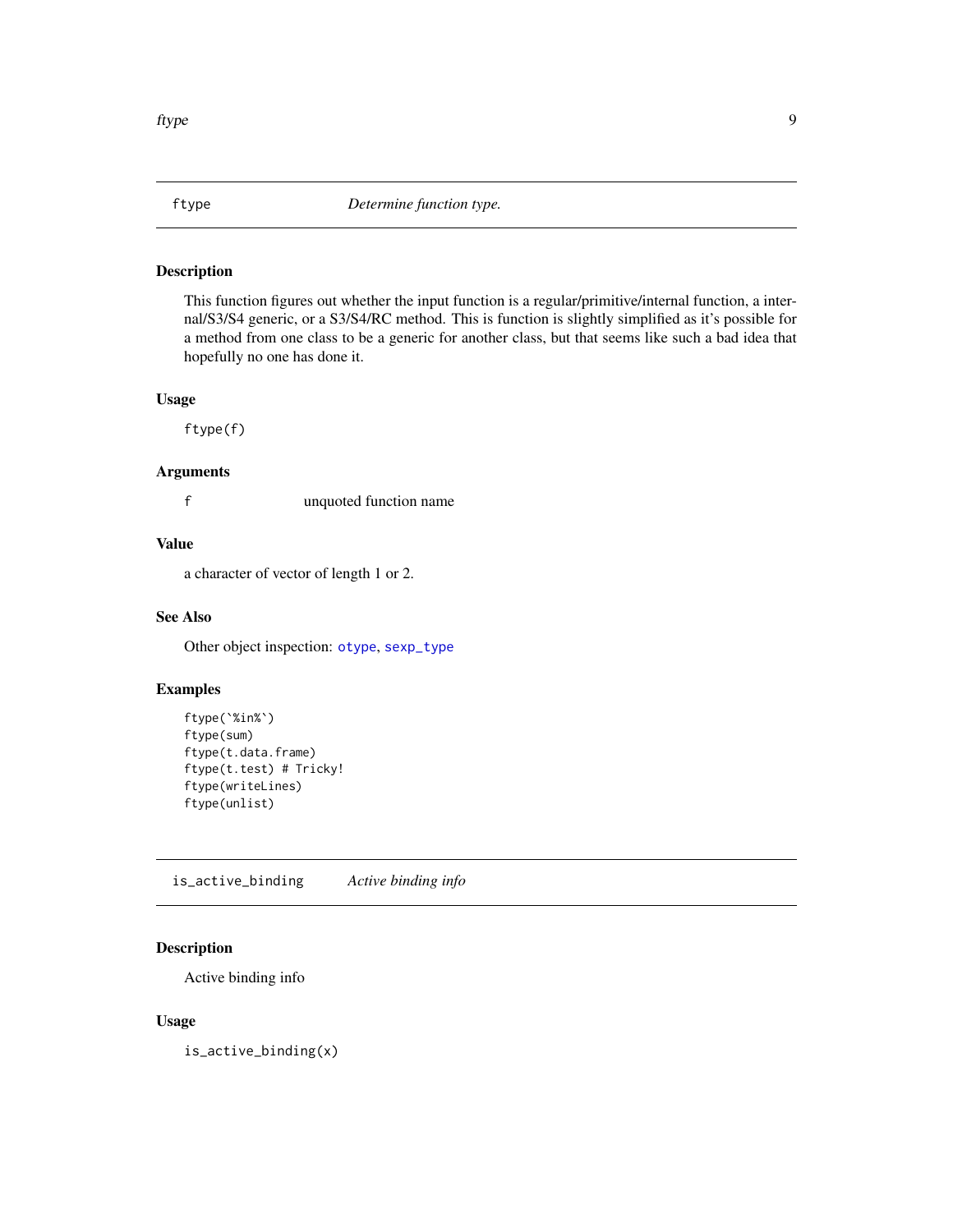x unquoted object name

# Examples

```
x < -10is_active_binding(x)
x %<a-% runif(1)
is_active_binding(x)
y \leq -xis_active_binding(y)
```
<span id="page-9-1"></span>

| is_promise | Promise info |  |
|------------|--------------|--|
|            |              |  |

# Description

Promise info

# Usage

is\_promise(x)

```
promise_info(x)
```
#### Arguments

x unquoted object name

#### See Also

Other promise tools: [uneval](#page-26-1)

```
x < -10is_promise(x)
(function(x) is\_promise(x))(x = 10)
```
<span id="page-9-0"></span>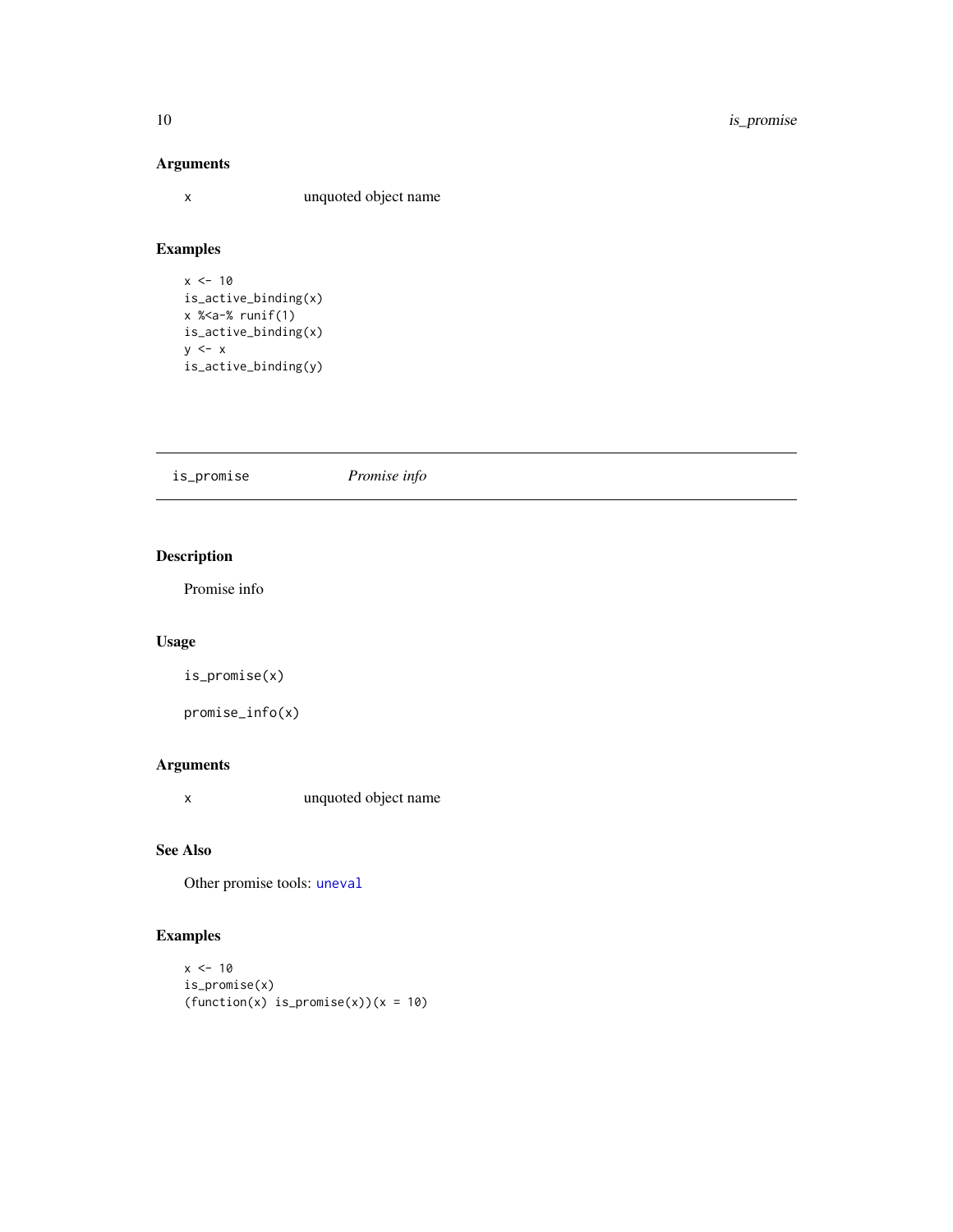<span id="page-10-0"></span>

Make and evaluate calls.

#### Usage

```
make\_call(f, ..., .args = list())do\_call(f, ..., args = list(), .env = parent-frame())
```
#### Arguments

| $\mathbf{f}$     | Function to call. For make_call, either a string, a symbol or a quoted call. For<br>do call, a bare function name or call. |
|------------------|----------------------------------------------------------------------------------------------------------------------------|
| $\ldots$ , .args | Arguments to the call either in or out of a list                                                                           |
| env.             | Environment in which to evaluate call. Defaults to parent frame.                                                           |

#### Examples

```
# f can either be a string, a symbol or a call
make_call("f", a = 1)
make\_call(quote(f), a = 1)make\_call(quote(f()), a = 1)#' Can supply arguments individual or in a list
make_call(quote(f), a = 1, b = 2)
make_call(quote(f), list(a = 1, b = 2))
```
make\_function *Make a function from its components.*

#### Description

This constructs a new function given it's three components: list of arguments, body code and parent environment.

#### Usage

```
make_function(args, body, env = parent.frame())
```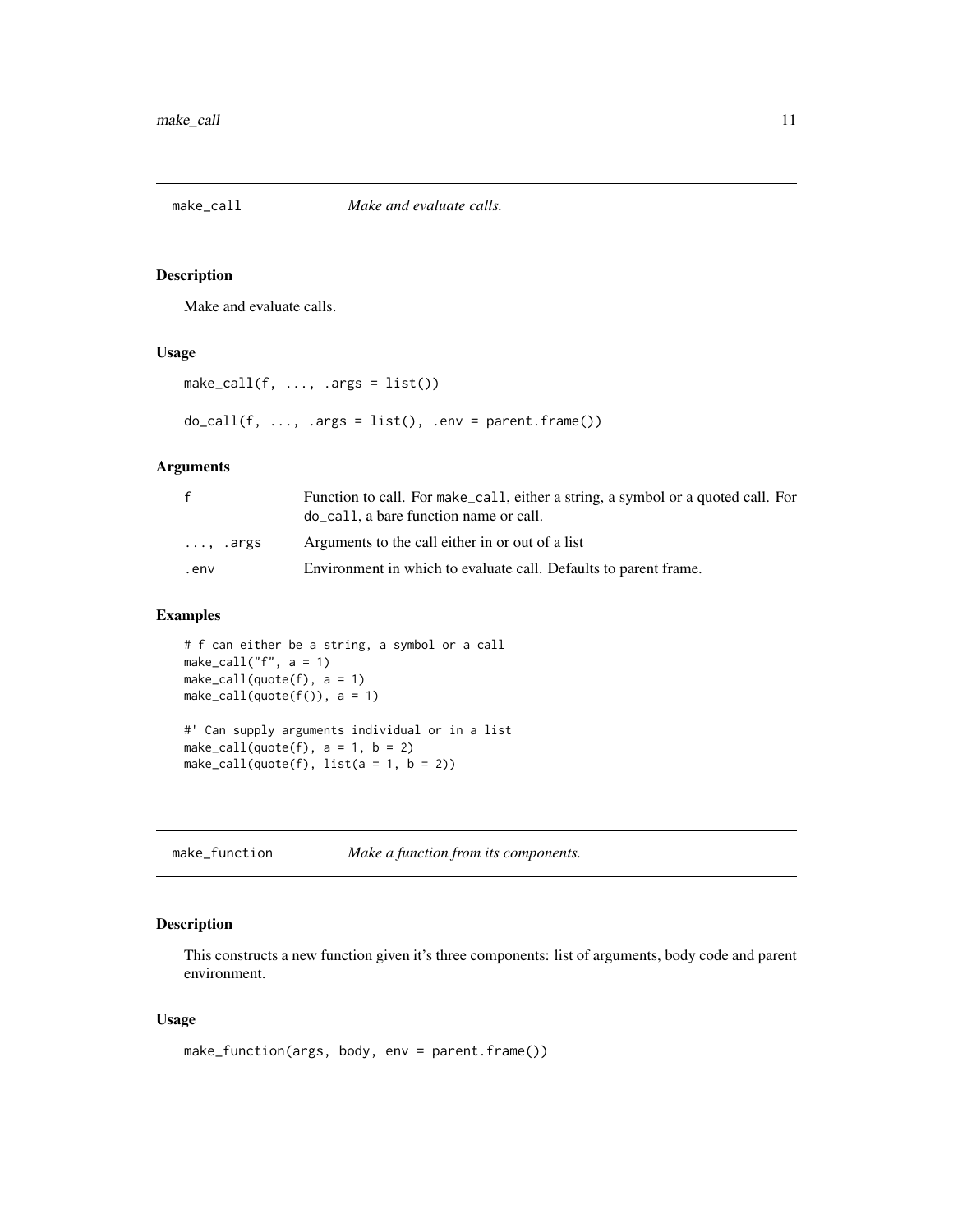<span id="page-11-0"></span>

| args | A named list of default arguments. Note that if you want arguments that don't<br>have defaults, you'll need to use the special function alist, e.g. alist ( $a = 0$ , $b = 1$ ) |
|------|---------------------------------------------------------------------------------------------------------------------------------------------------------------------------------|
| body | A language object representing the code inside the function. Usually this will<br>be most easily generated with quote                                                           |
| env  | The parent environment of the function, defaults to the calling environment of<br>make_function                                                                                 |

#### Examples

```
f \leftarrow function(x) x + 3g \leftarrow make_function(alist(x = ), quote(x + 3))
# The components of the functions are identical
identical(formals(f), formals(g))
identical(body(f), body(g))
identical(environment(f), environment(g))
# But the functions are not identical because f has src code reference
identical(f, g)
attr(f, "srcref") <- NULL
# Now they are:
```

```
stopifnot(identical(f, g))
```
mem\_change *Determine change in memory from running code*

#### Description

Determine change in memory from running code

#### Usage

```
mem_change(code)
```
#### Arguments

code Code to evaluate.

### Value

Change in memory (in megabytes) before and after running code.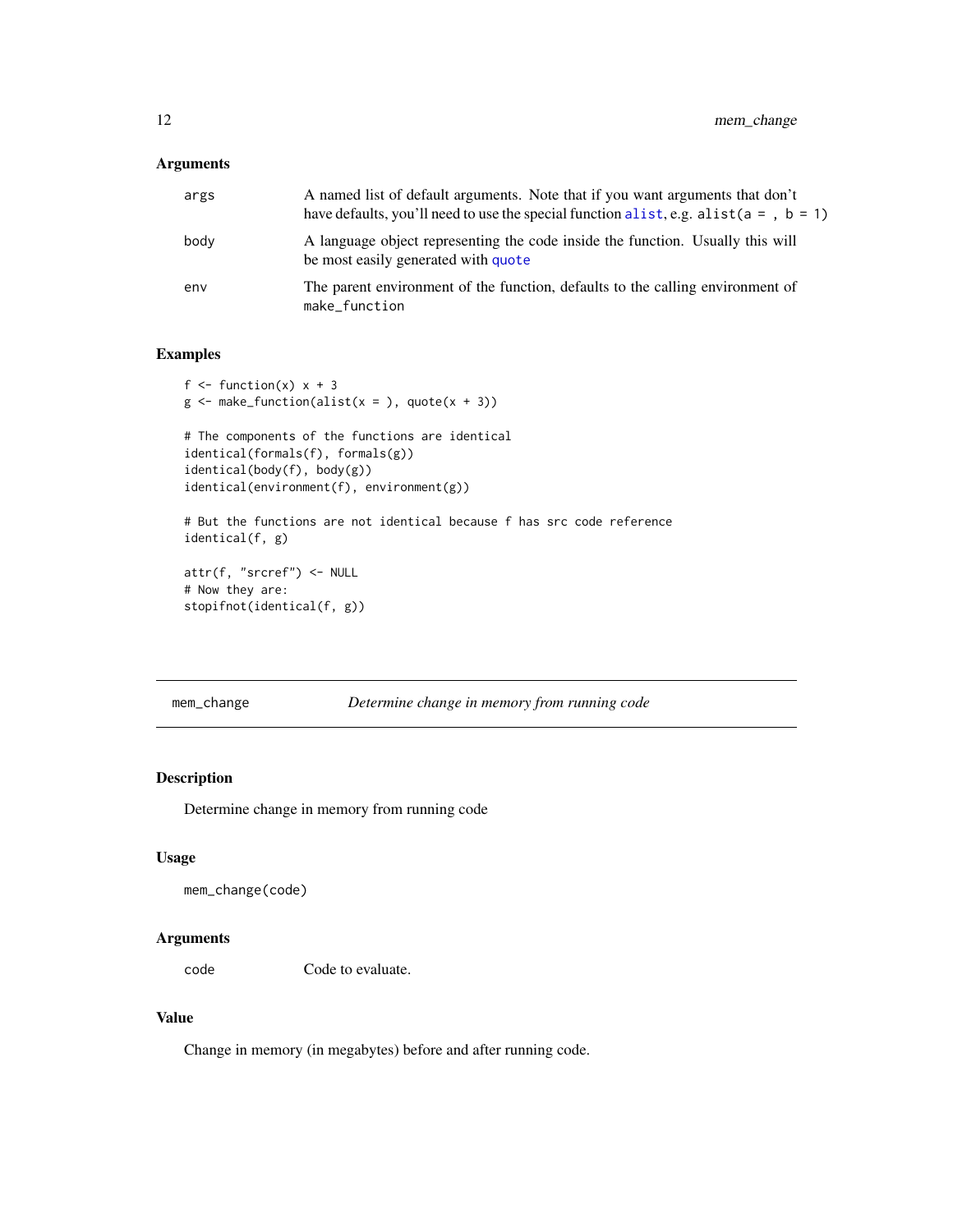#### <span id="page-12-0"></span>mem\_used 13

#### Examples

```
# Need about 4 mb to store 1 million integers
mem_change(x \le -1:1e6)
# We get that memory back when we delete it
mem_change(rm(x))
```
mem\_used *How much memory is currently used by R?*

#### Description

R breaks down memory usage into Vcells (memory used by vectors) and Ncells (memory used by everything else). However, neither this distinction nor the "gc trigger" and "max used" columns are typically important. What we're usually most interested in is the the first column: the total memory used. This function wraps around gc() to return the total amount of memory (in megabytes) currently used by R.

#### Usage

mem\_used()

#### Value

Megabytes of ram used by R objects.

#### Examples

mem\_used()

method\_from\_call *Given a function class, find correspoding S4 method*

#### Description

Given a function class, find correspoding S4 method

#### Usage

method\_from\_call(call, env = parent.frame())

#### Arguments

| call | unquoted function call                               |
|------|------------------------------------------------------|
| env  | environment in which to look for function definition |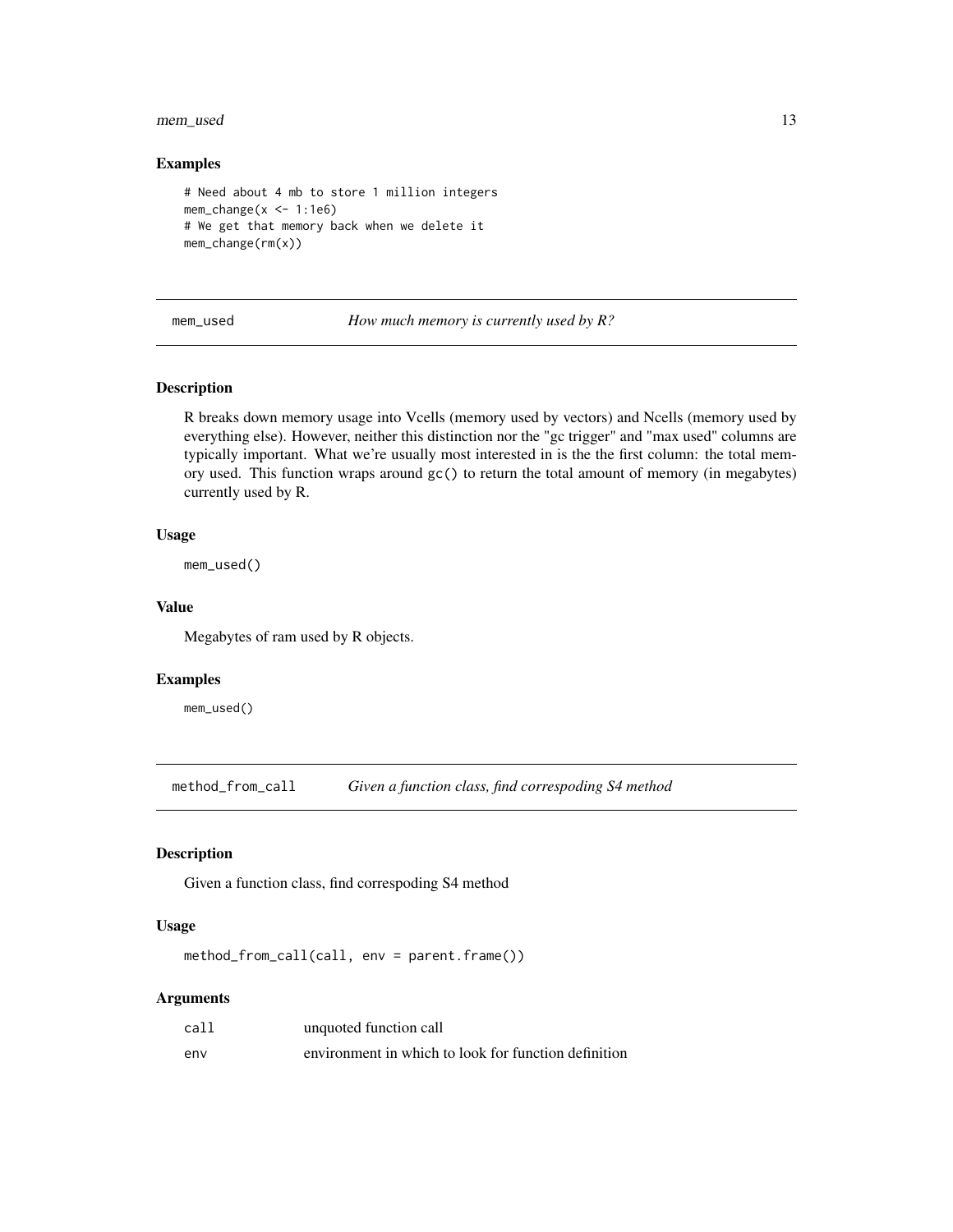#### Examples

```
library(stats4)
```

```
# From example(mle)
y <- c(26, 17, 13, 12, 20, 5, 9, 8, 5, 4, 8)
nLL <- function(lambda) -sum(dpois(y, lambda, log = TRUE))
fit \leq mle(nLL, start = list(lambda = 5), nobs = length(y))
method_from_call(summary(fit))
method_from_call(coef(fit))
method_from_call(length(fit))
```
modify\_call *Modify the arguments of a call.*

#### Description

Modify the arguments of a call.

#### Usage

modify\_call(call, new\_args)

### Arguments

| call     | A call to modify. It is first standardised with standardise_call.                                                 |
|----------|-------------------------------------------------------------------------------------------------------------------|
| new_args | A named list of expressions (constants, names or calls) used to modify the call.<br>Use NULL to remove arguments. |
|          |                                                                                                                   |

```
call \leq quote(mean(x, na.rm = TRUE))
```

```
# Modify an existing argument
modify_call(call, list(na.rm = FALSE))
modify_call(call, list(x = quote(y)))
```

```
# Remove an argument
modify_call(call, list(na.rm = NULL))
```

```
# Add a new argument
modify_call(call, list(trim = 0.1))
```

```
# Add an explicit missing argument
modify_call(call, list(na.rm = quote(expr = )))
```
<span id="page-13-0"></span>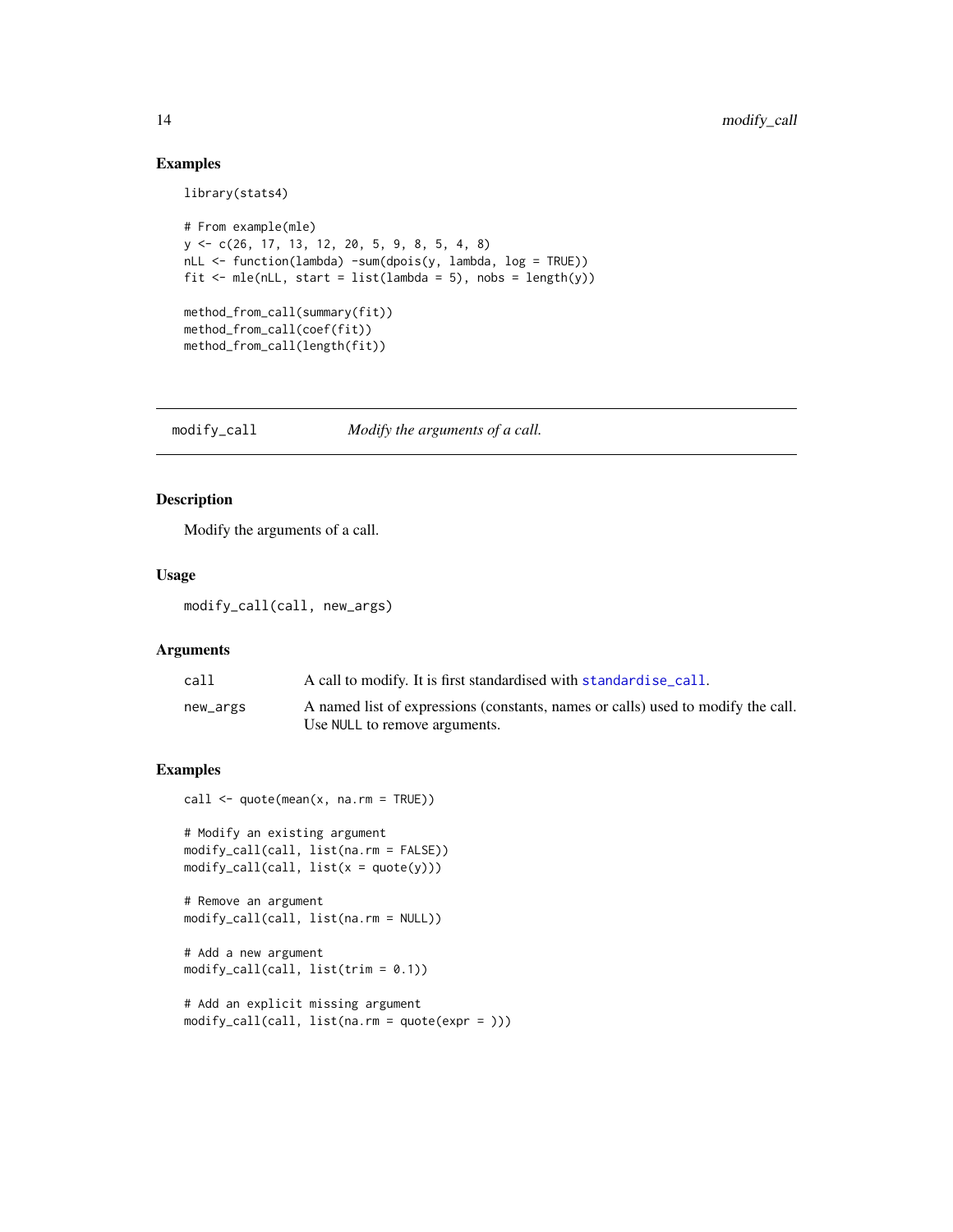<span id="page-14-0"></span>

Recursively modify a language object

#### Usage

 $modify\_lang(x, f, ...)$ 

#### Arguments

|          | object to modify: should be a call, expression, function or list of the above. |
|----------|--------------------------------------------------------------------------------|
| f        | function to apply to leaves                                                    |
| $\cdots$ | other arguments passed to f                                                    |

#### Examples

```
a_to_b \leftarrow function(x) {
  if (is.name(x) && identical(x, quote(a))) return(quote(b))
  x
}
examples <- list(
  quote(a \leq 5),
  alist(a = 1, c = a),function(a = 1) a * 10,
  expression(a \leftarrow 1, a, f(a), f(a = a))
)
modify_lang(examples, a_to_b)
# Modifies all objects called a, but doesn't modify arguments named a
```
object\_size *Compute the size of an object.*

#### Description

object\_size works similarly to [object.size](#page-0-0), but counts more accurately and includes the size of environments. compare\_size makes it easy to compare the output of object\_size and object.size.

#### Usage

```
object_size(..., env = parent.frame())
compare_size(x)
```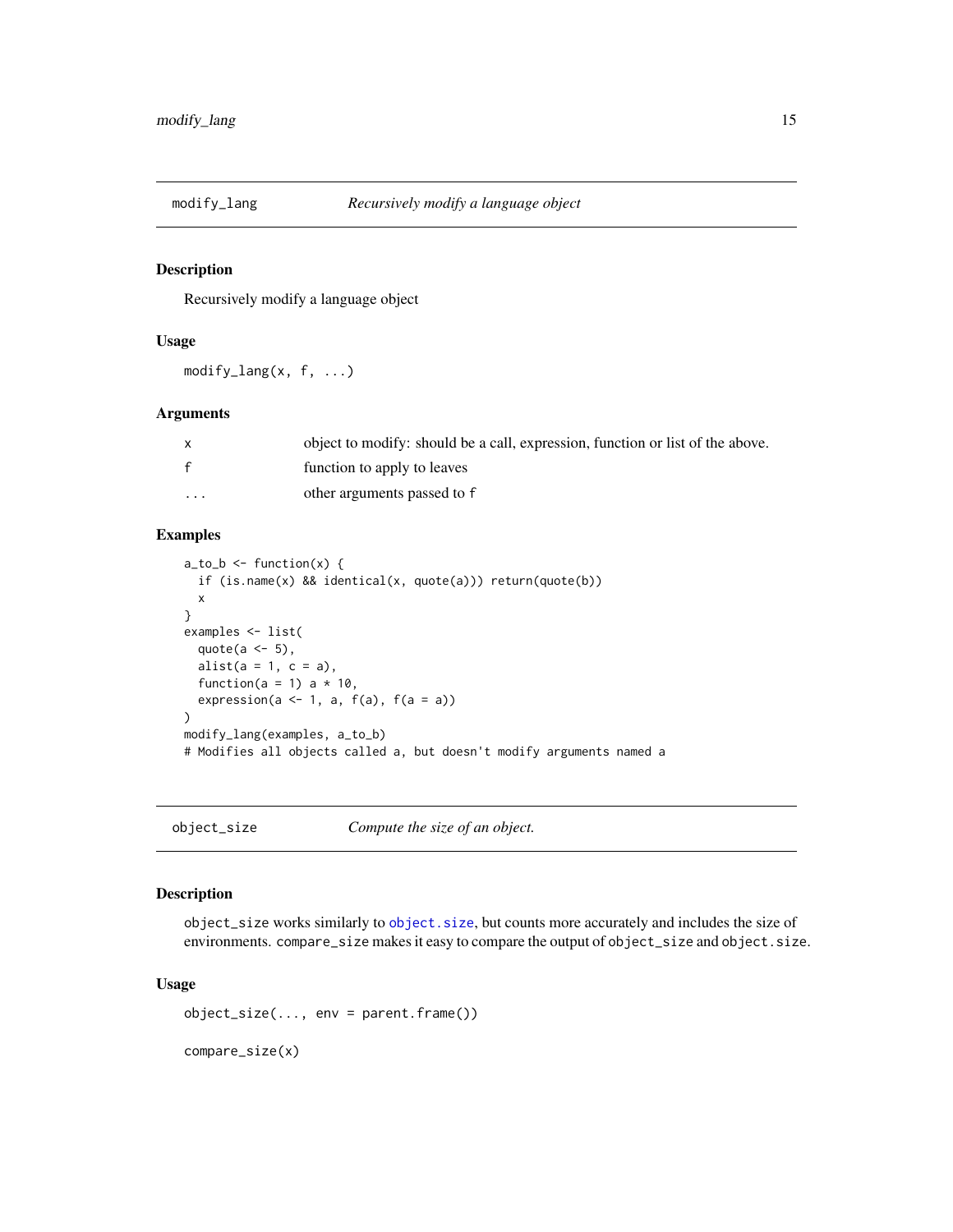<span id="page-15-0"></span>

| env         | Environment in which to terminate search. This defaults to the current envi-<br>ronment so that you don't include the size of objects that are already stored<br>elsewhere. |
|-------------|-----------------------------------------------------------------------------------------------------------------------------------------------------------------------------|
| $X, \ldots$ | Set of objects to compute total size.                                                                                                                                       |

#### Value

An estimate of the size of the object, in bytes.

#### Environments

object\_size attempts to take into account the size of the environments associated with an object. This is particularly important for closures and formulas, since otherwise you may not realise that you've accidentally captured a large object. However, it's easy to over count: you don't want to include the size of every object in every environment leading back to the [emptyenv\(](#page-0-0)). object\_size takes a heuristic approach: it never counts the size of the global env, the base env, the empty env or any namespace.

Additionally, the env argument allows you to specify another environment at which to stop. This defaults to the environment from which object\_size is called to prevent double-counting of objects created elsewhere.

```
# object.size doesn't keep track of shared elements in an object
# object_size does
x < -1:1e4z \leftarrow list(x, x, x)
compare_size(z)
# this means that object_size is not transitive
object_size(x)
object_size(z)
object_size(x, z)
# object.size doesn't include the size of environments, which makes
# it easy to miss objects that are carrying around large environments
f \leftarrow function() {
  x < -1:1e4a \sim b}
compare_size(f())
```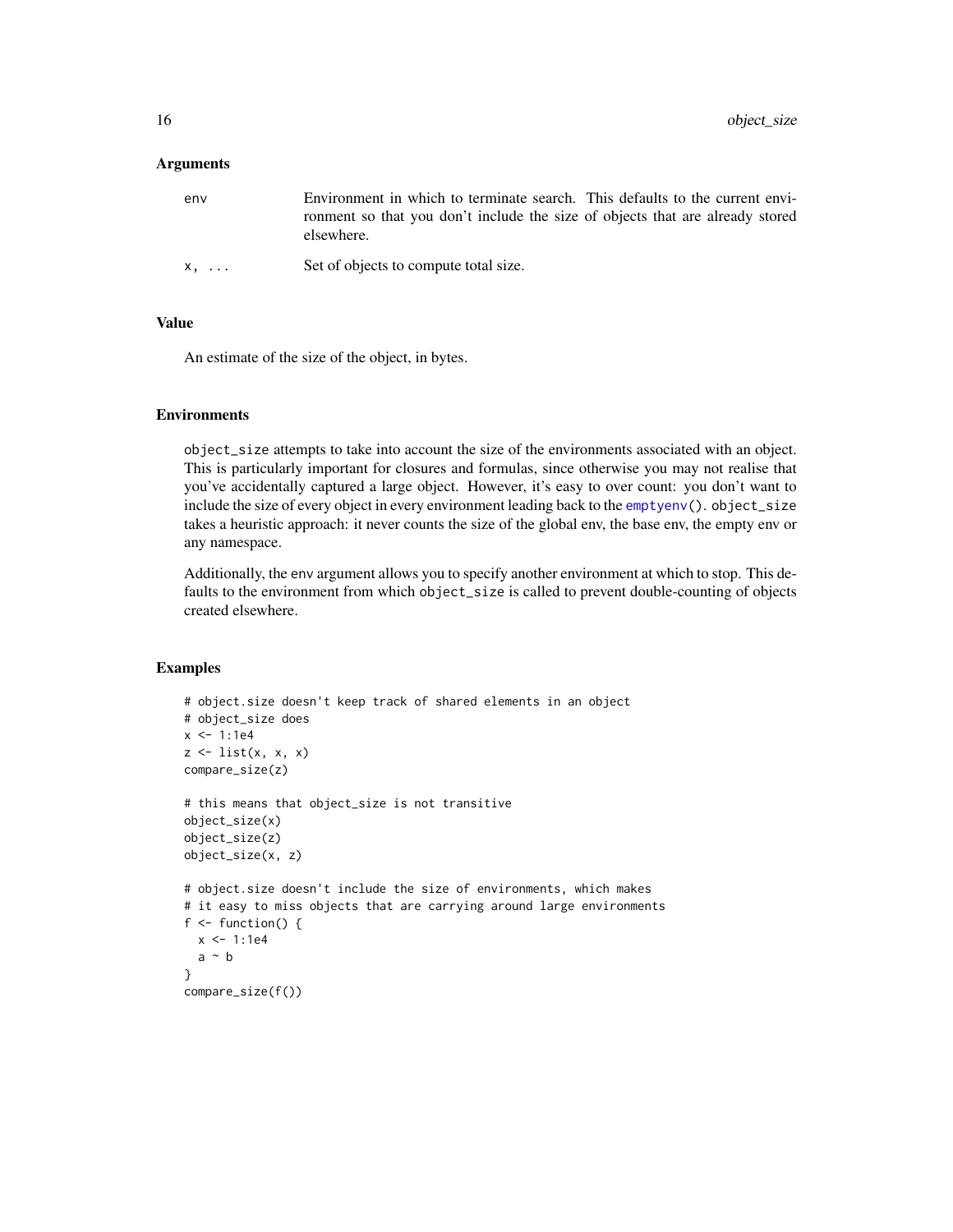<span id="page-16-1"></span><span id="page-16-0"></span>

Determine object type.

#### Usage

otype(x)

#### Arguments

x object to determine type of

#### Details

Figure out which object system an object belongs to:

- base: no class attribute
- S3: class attribute, but not S4
- S4: is S4, but not RC
- RC: inherits from "refClass"

#### See Also

Other object inspection: [ftype](#page-8-1), [sexp\\_type](#page-21-1)

# Examples

```
otype(data.frame())
otype(1:10)
```
parent\_promise *Find the parent (first) promise.*

#### Description

Find the parent (first) promise.

#### Usage

parent\_promise(x)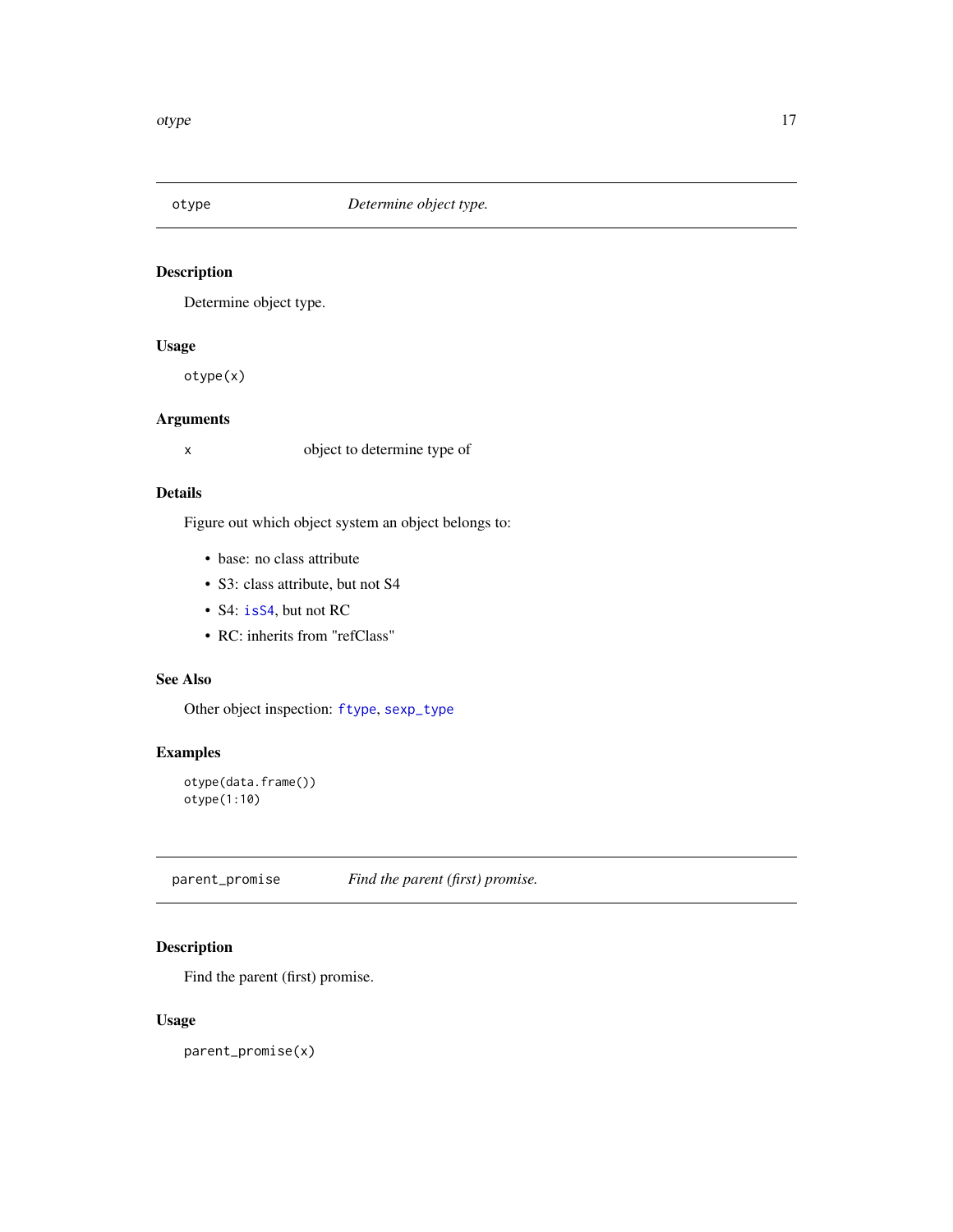x unquoted name of promise to find initial value for for.

#### Examples

```
f \leftarrow function(x) g(x)g \leftarrow function(y) h(y)h <- function(z) parent_promise(z)
h(x + 1)g(x + 1)f(x + 1)
```
#### parenv *Get parent/ancestor environment*

#### Description

Get parent/ancestor environment

#### Usage

 $parent frame(), n = 1)$ 

#### Arguments

| env | an environment             |
|-----|----------------------------|
| n   | number of parents to go up |

# Examples

```
adder \leq function(x) function(y) x + yadd2 \leftarrow \text{adder}(2)parenv(add2)
```

| parenys | Given an environment or object, return an envlist of its parent envi- |
|---------|-----------------------------------------------------------------------|
|         | ronments.                                                             |

#### Description

If e is not specified, it will start with environment from which the function was called.

#### Usage

```
parenvs(e = parent.frame(), all = FALSE)
```
<span id="page-17-0"></span>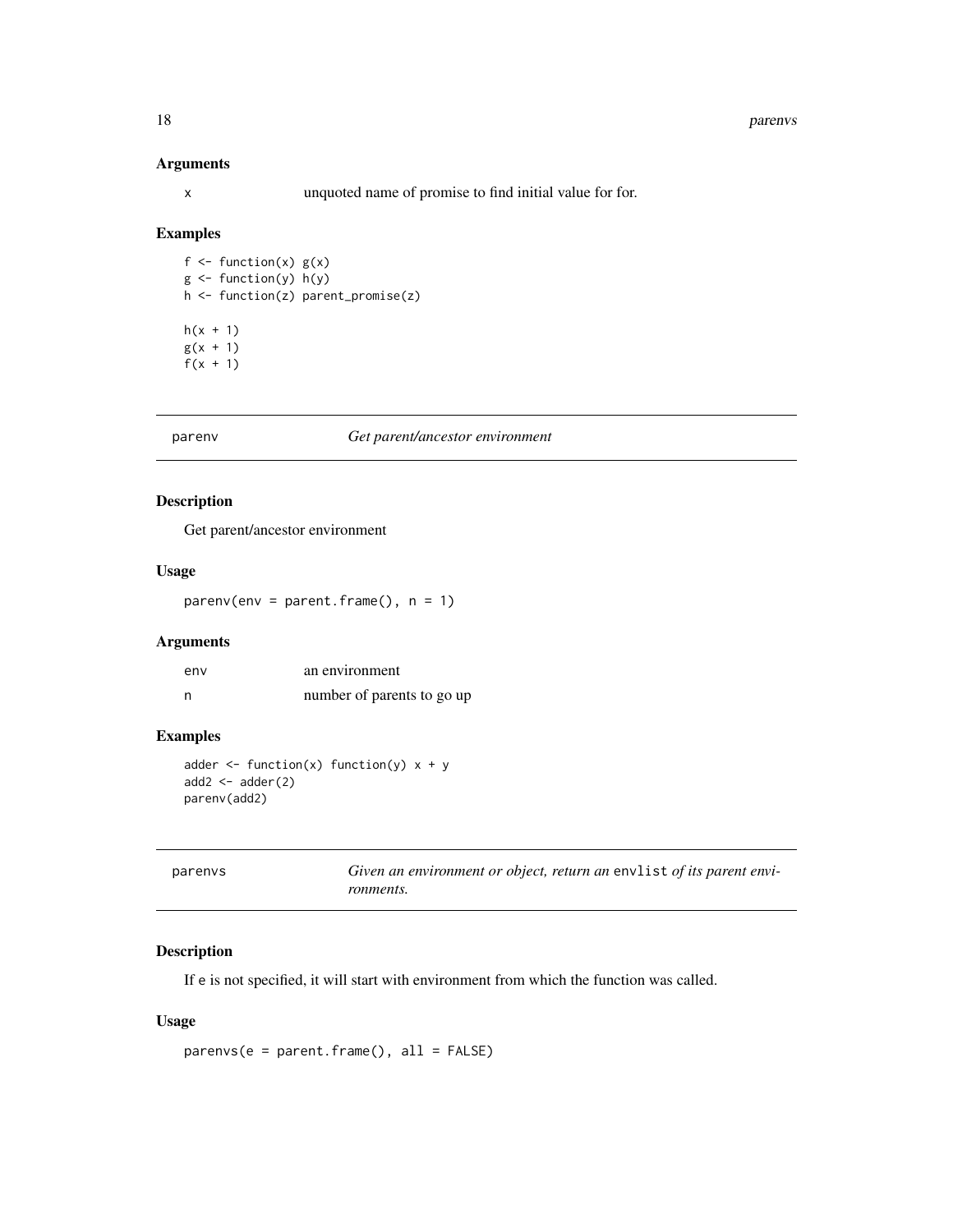#### <span id="page-18-0"></span>partial the contract of the contract of the contract of the contract of the contract of the contract of the contract of the contract of the contract of the contract of the contract of the contract of the contract of the co

#### **Arguments**

| e   | An environment or other object.                                                                                                                                      |
|-----|----------------------------------------------------------------------------------------------------------------------------------------------------------------------|
| all | If FALSE (the default), stop at the global environment or the empty environment.<br>If TRUE, print all parents, stopping only at the empty environment (which is the |
|     | top-level environment).                                                                                                                                              |

#### Examples

```
# Print the current environment and its parents
parenvs()
# Print the parent environments of the load_all function
e <- parenvs(parenvs)
e
# Get all parent environments, going all the way to empty env
e <- parenvs(parenvs, TRUE)
e
# Print e with paths
print(e, path = TRUE)
# Print the first 6 environments in the envlist
e[1:6]
# Print just the parent environment of load_all.
# This is an envlist with one element.
e[1]
# Pull that environment out of the envlist and see what's in it.
e[[1]]
ls(e[[1]], all.names = TRUE)
```
partial *Partial apply a function, filling in some arguments.*

#### Description

Partial function application allows you to modify a function by pre-filling some of the arguments. It is particularly useful in conjunction with functionals and other function operators.

#### Usage

 $partial('_f', ..., .env = parent-frame(), .lazy = TRUE)$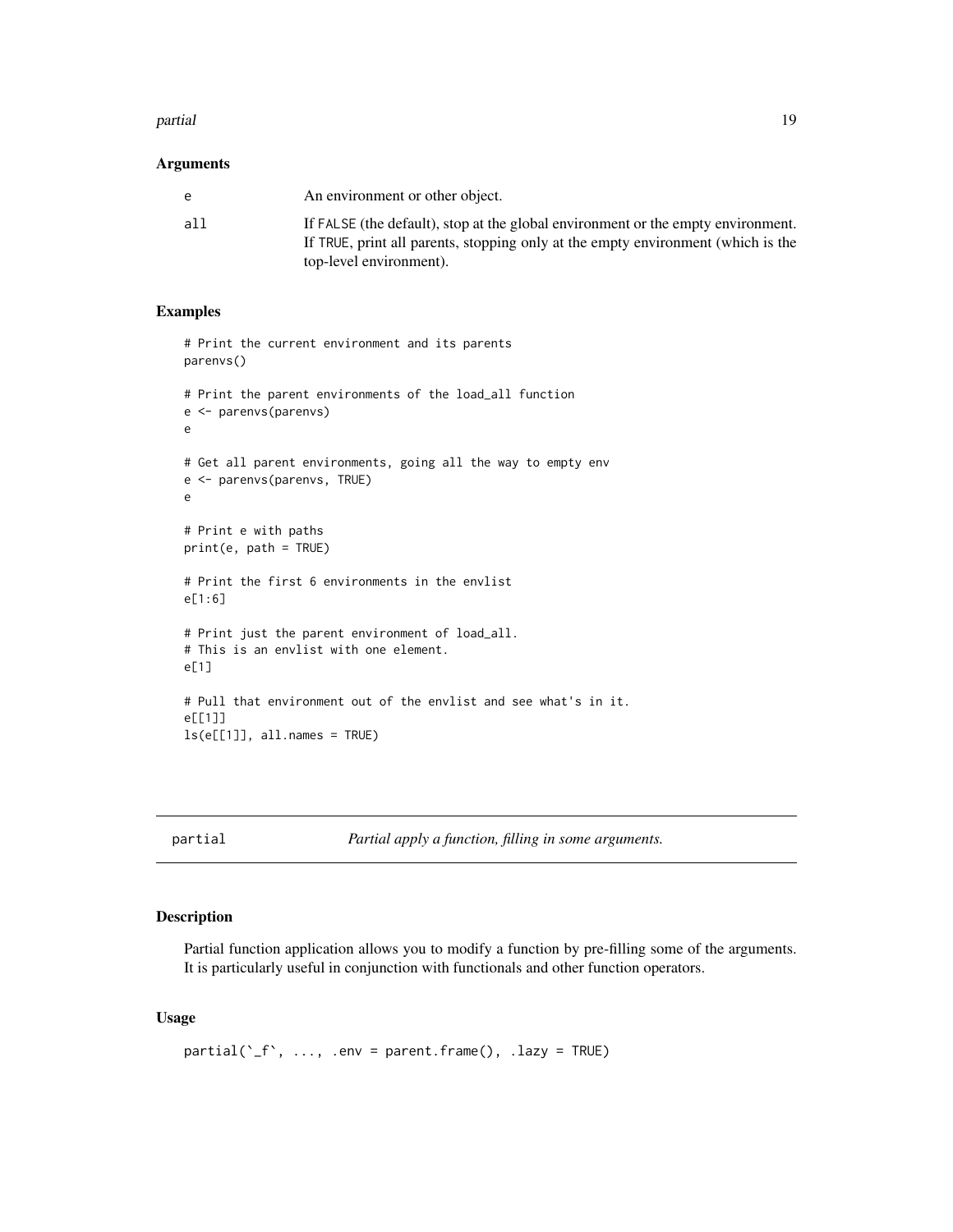<span id="page-19-0"></span>

|                         | a function. For the output source to read well, this should be an be a named<br>function. This argument has the weird (non-syntactic) name _f so it doesn't<br>accidentally capture any argument names begining with f. |
|-------------------------|-------------------------------------------------------------------------------------------------------------------------------------------------------------------------------------------------------------------------|
| $\cdot$ $\cdot$ $\cdot$ | named arguments to f that should be partially applied.                                                                                                                                                                  |
| .env                    | the environment of the created function. Defaults to parent. frame and you<br>should rarely need to modify this.                                                                                                        |
| .lazy                   | If TRUE arguments evaluated lazily, if FALSE, evaluated when partial is called.                                                                                                                                         |

#### Design choices

There are many ways to implement partial function application in R. (see e.g. dots in [https:](https://github.com/crowding/ptools) [//github.com/crowding/ptools](https://github.com/crowding/ptools) for another approach.) This implementation is based on creating functions that are as similar as possible to the anonymous function that'd you'd create by hand, if you weren't using partial.

```
# Partial is designed to replace the use of anonymous functions for
# filling in function arguments. Instead of:
compact1 <- function(x) Filter(Negate(is.null), x)
# we can write:
compact2 <- partial(Filter, Negate(is.null))
# and the generated source code is very similar to what we made by hand
compact1
compact2
# Note that the evaluation occurs "lazily" so that arguments will be
# repeatedly evaluated
f \leftarrow partial(runif, n = \text{rpois}(1, 5))
f
f()f()# You can override this by saying .lazy = FALSE
f \leftarrow partial(runif, n = \text{rpois}(1, 5), .lazy = FALSE)
f
f()f()# This also means that partial works fine with functions that do
# non-standard evaluation
my_long_variable <- 1:10
plot2 <- partial(plot, my_long_variable)
plot2()
plot2(runif(10), type = "l")
```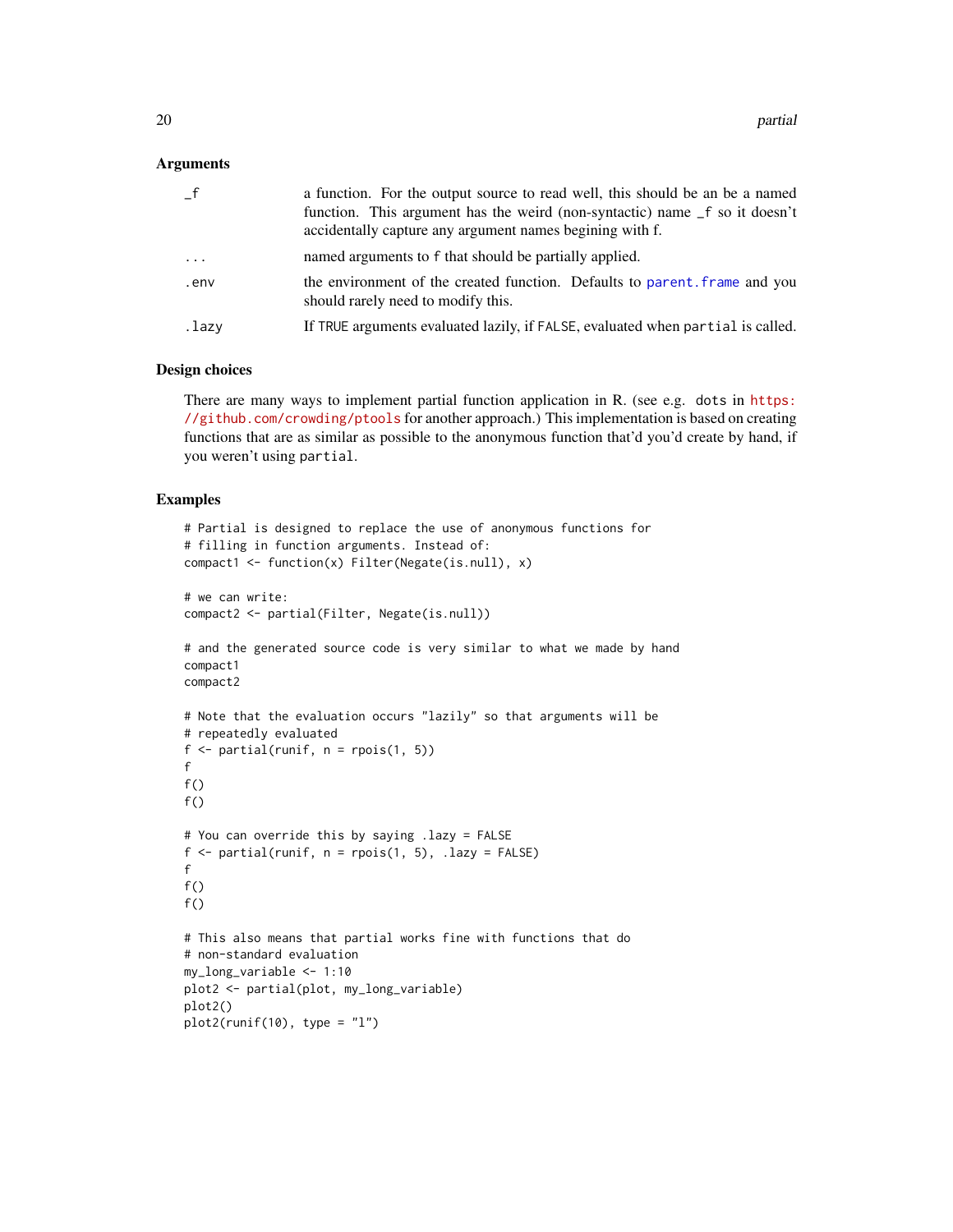<span id="page-20-0"></span>

This function is similar to [<<-](#page-0-0) with two exceptions:

#### Usage

rebind(name, value, env = parent.frame())

#### Arguments

| name  | name of existing binding to re-assign |
|-------|---------------------------------------|
| value | new value                             |
| env   | environment to start search in.       |

# Details

- if no existing binding is found, it throws an error
- it does not recurse past the global environment into the attached packages

```
a \leftarrow 1rebind("a", 2)
a
# Throws error if no existing binding
## Not run: rebind("b", 2)
local({
  rebind("a", 3)
})
a
# Can't find get because doesn't look past globalenv
## Not run: rebind("get", 1)
```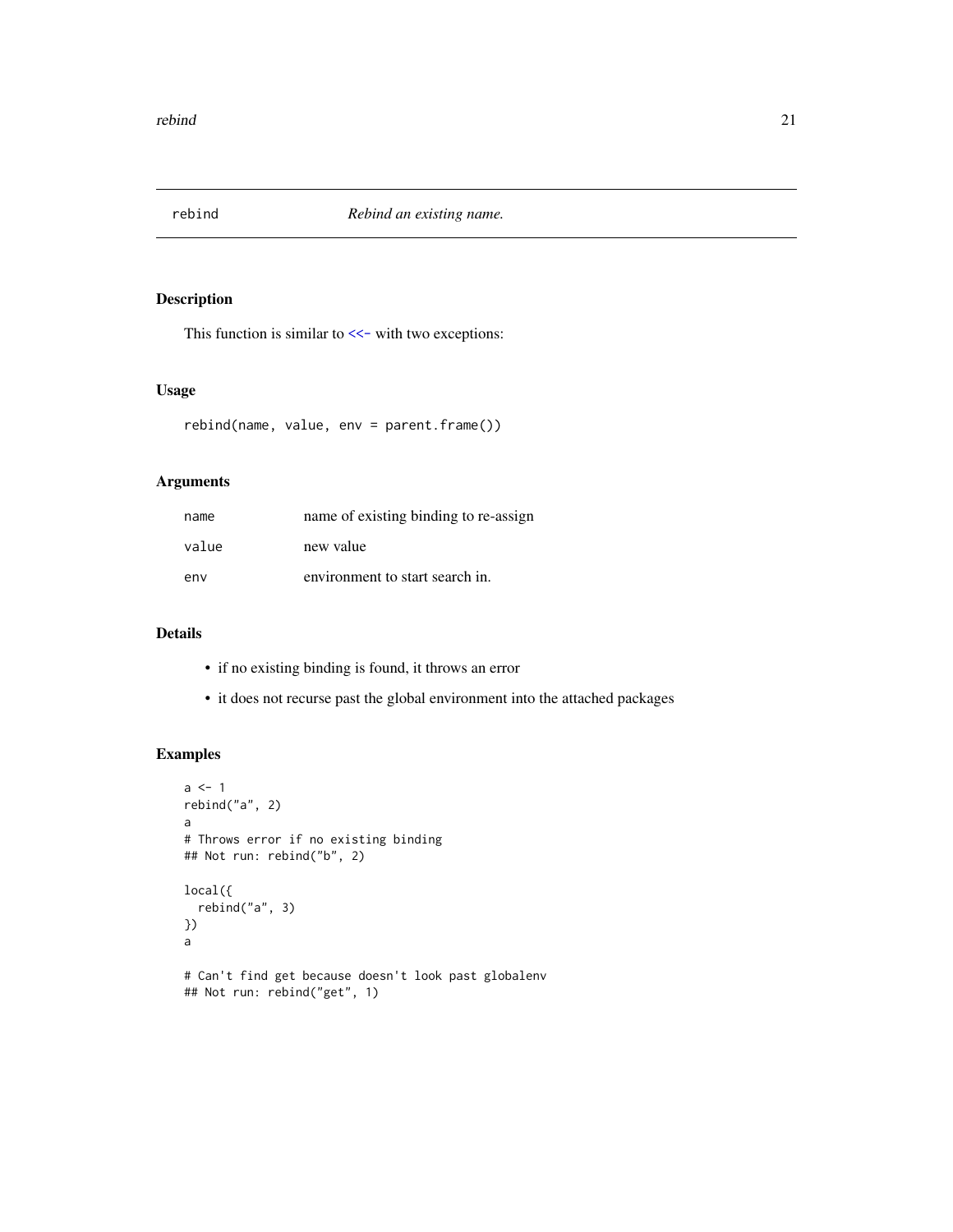<span id="page-21-0"></span>Performs [ls](#page-0-0) all the way up to a top-level environment (either the parent of the global environment, the empty environment or a namespace environment).

#### Usage

rls(env = parent.frame(), all.names = TRUE)

#### Arguments

| env       | environment to start the search at. Defaults to the parent, frame. If a function<br>is supplied, uses the environment associated with the function. |
|-----------|-----------------------------------------------------------------------------------------------------------------------------------------------------|
| all.names | Show all names, even those starting with .? Defaults to TRUE, the opposite of<br>Is.                                                                |

### Author(s)

Winston Chang

<span id="page-21-1"></span>sexp\_type *Inspect internal attributes of R objects.*

#### Description

typename determines the internal C typename, address returns the memory location of the object, and refs returns the number of references pointing to the underlying object.

#### Usage

```
sexp_type(x)
inspect(x, env = parent-frame())refs(x)
address(x)
typename(x)
```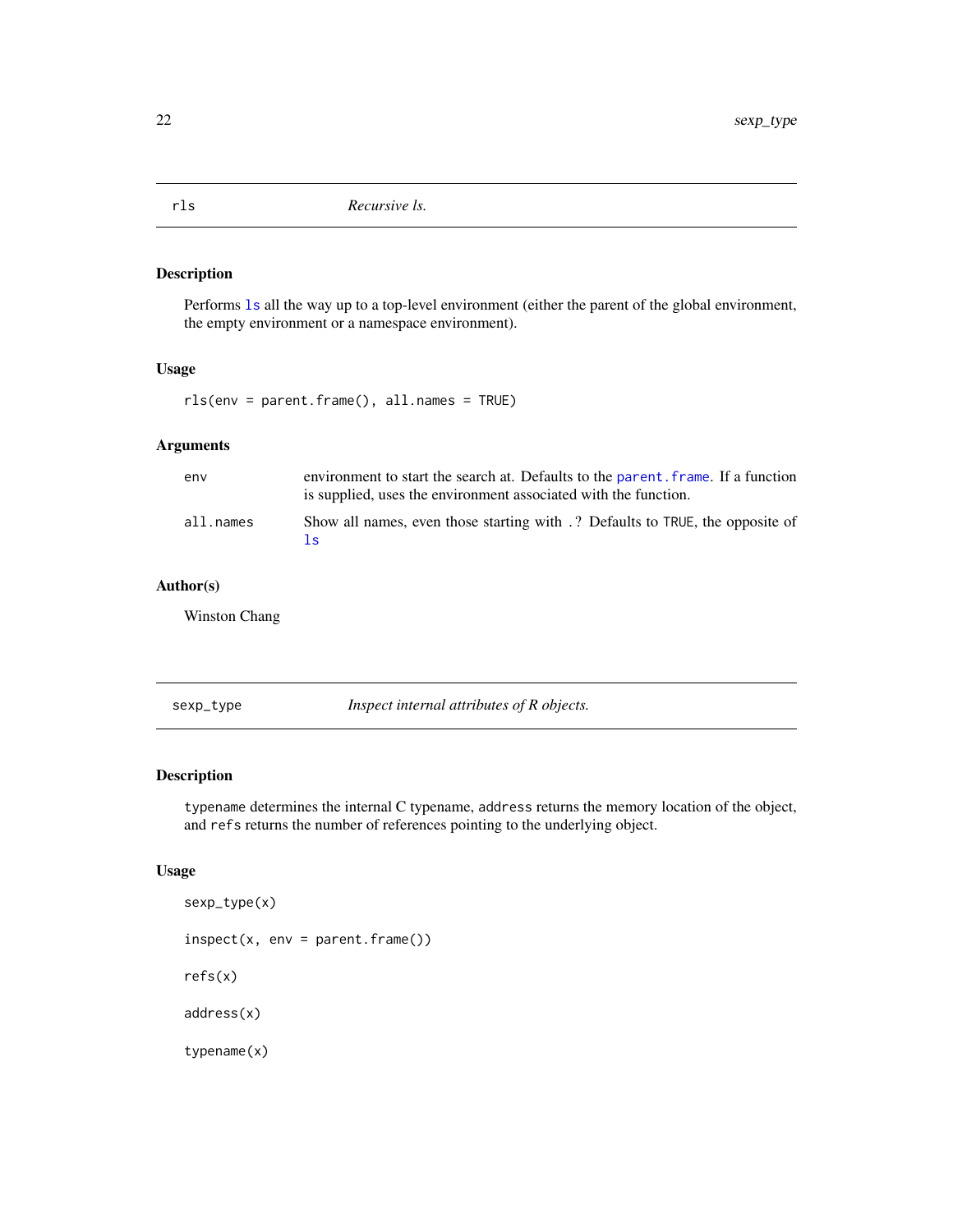<span id="page-22-0"></span>

| $\mathsf{x}$ | name of object to inspect. This can not be a value.   |
|--------------|-------------------------------------------------------|
| env          | When inspecting environments, don't go past this one. |

#### Non-standard evaluation

All functions uses non-standard evaluation to capture the symbol you are referring to and the environment in which it lives. This means that you can not call any of these functions on objects created in the function call. All the underlying C level functions use Rf\_findVar to get to the underlying SEXP.

#### See Also

Other object inspection: [ftype](#page-8-1), [otype](#page-16-1)

#### Examples

 $x < -1:10$ ## Not run: .Internal(inspect(x)) typename(x) refs(x) address(x)  $y \le -1$ typename(y) z <- list(1:10) typename(z) delayedAssign("a", 1 + 2) typename(a) a typename(a)  $x \le -1:5$ address(x)  $x[1]$  <- 3L address(x)

#### Description

Opens a link to code search on github.

#### Usage

show\_c\_source(fun)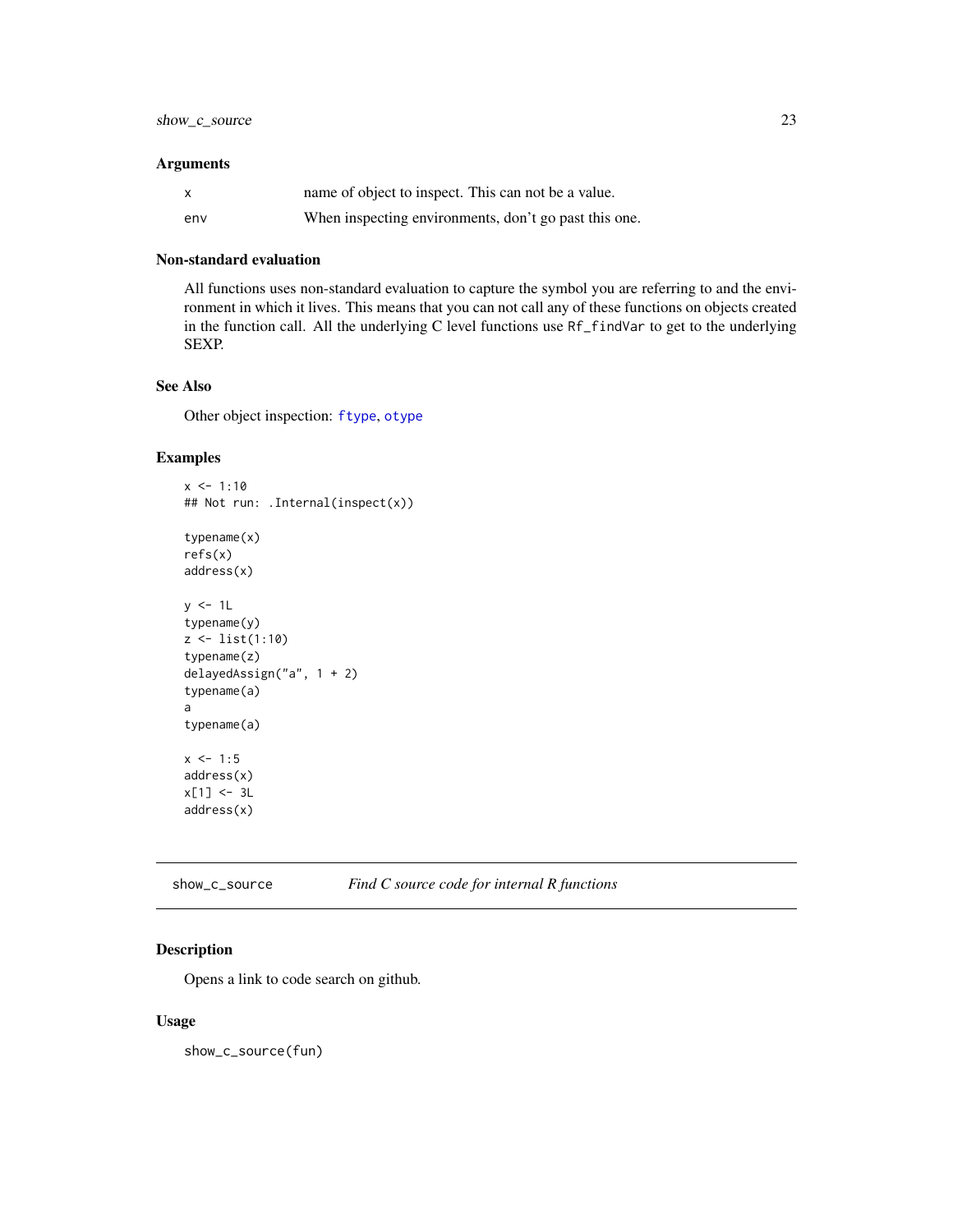<span id="page-23-0"></span>fun .Internal or .Primitive function call.

#### Examples

```
show_c_source(.Internal(mean(x)))
show_c_source(.Primitive(sum(x)))
```
<span id="page-23-1"></span>standardise\_call *Standardise a function call*

#### Description

Standardise a function call

#### Usage

```
standardise_call(call, env = parent.frame())
```
#### Arguments

| call | A call                                      |
|------|---------------------------------------------|
| env  | Environment in which to look up call value. |

subs *A version of substitute that works in the global environment.*

#### Description

This version of [substitute](#page-0-0) is more suited for interactive exploration because it will perform substitution in the global environment: the regular version has a special case for the global environment where it effectively works like [quote](#page-0-0)

#### Usage

 $subs(x, env = parent.frame())$ 

#### Arguments

| $\mathsf{x}$ | a quoted call                                                                                                                                                                                            |
|--------------|----------------------------------------------------------------------------------------------------------------------------------------------------------------------------------------------------------|
| env          | an environment, or something that behaves like an environment (like a list or<br>data frame), or a reference to an environment (like a positive integer or name,<br>see as environment for more details) |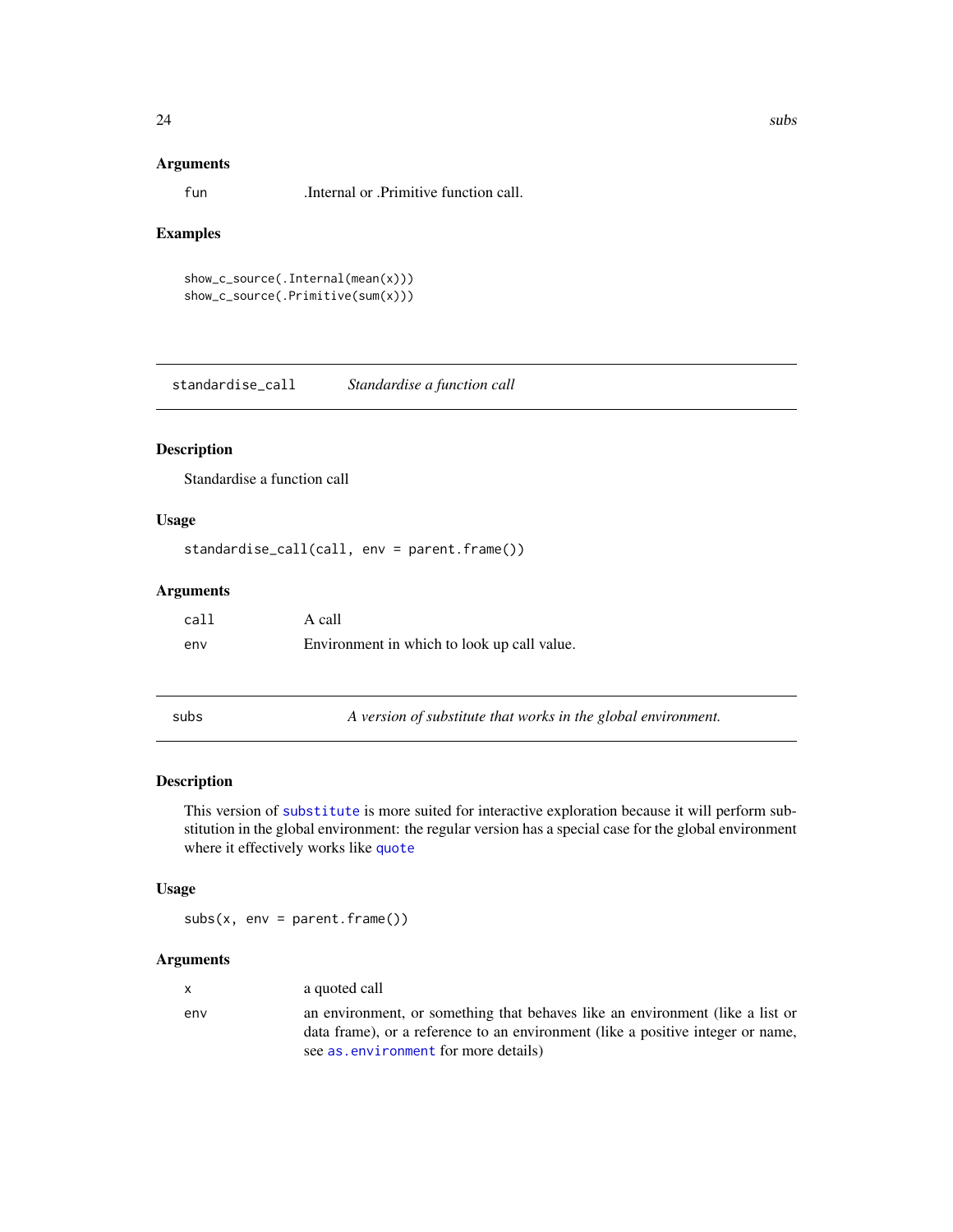#### <span id="page-24-0"></span>substitute\_q 25

#### Substitution rules

Formally, substitution takes place by examining each name in the expression. If the name refers to:

- an ordinary variable, it's replaced by the value of the variable.
- a promise, it's replaced by the expression associated with the promise.
- ..., it's replaced by the contents of ...

#### Examples

```
a \leq 1b \le -2substitute(a + b)
subs(a + b)
```

| substitute_q |  | A version of substitute that evaluates its first argument. |
|--------------|--|------------------------------------------------------------|
|--------------|--|------------------------------------------------------------|

#### Description

This version of substitute is needed because substitute does not evaluate it's first argument, and it's often useful to be able to modify a quoted call.

#### Usage

substitute\_q(x, env)

#### Arguments

env an environment, or something that behaves like an environment (like a list or data frame), or a reference to an environment (like a positive integer or name, see [as.environment](#page-0-0) for more details)

```
x \leftarrow quote(a + b)
substitute(x, list(a = 1, b = 2))substitute_q(x, list(a = 1, b = 2))
```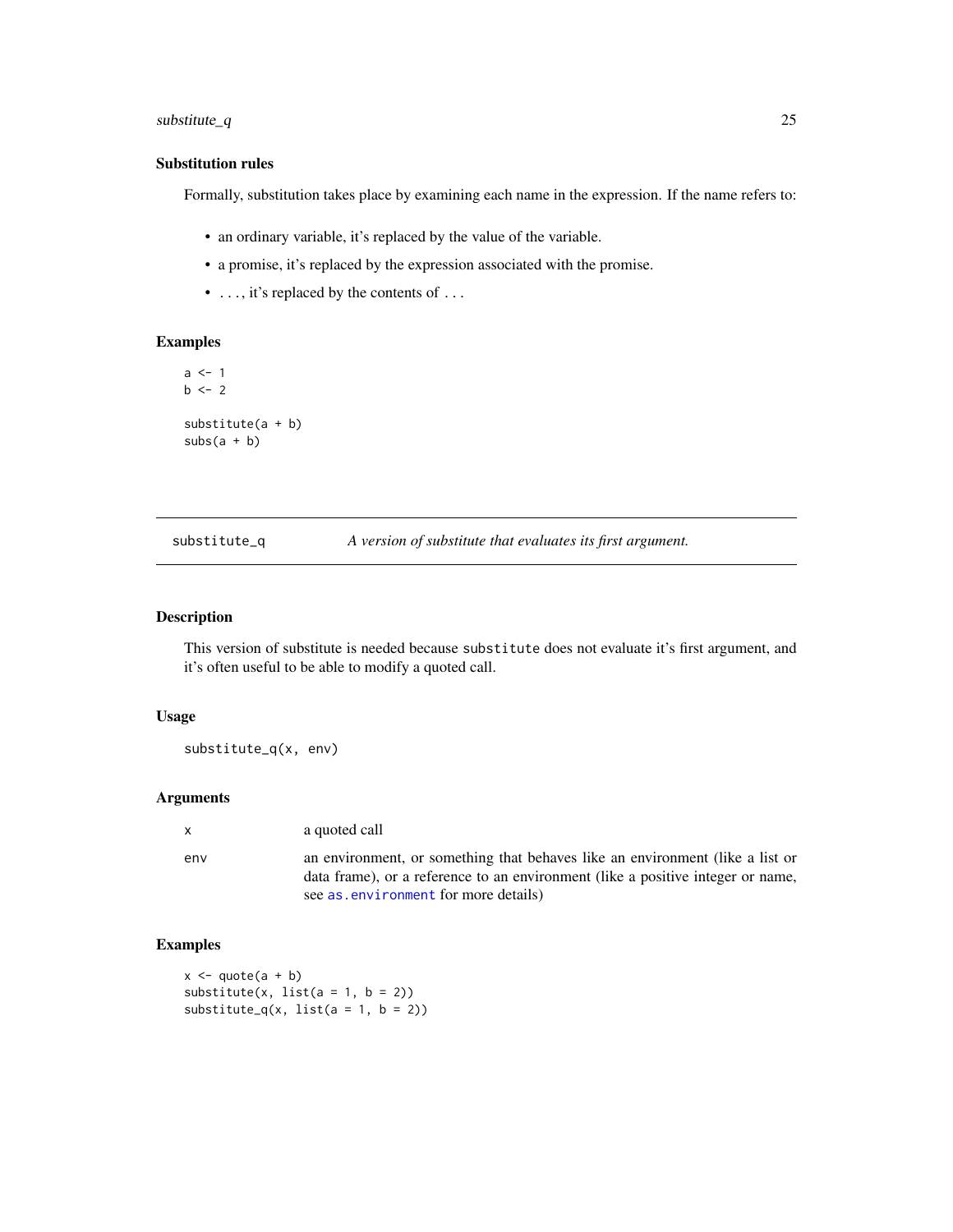<span id="page-25-0"></span>

The title is somewhat misleading: rather than checking if an object is modified, this really checks to see if a name points to the same object.

#### Usage

track\_copy(var, env = parent.frame(), quiet = FALSE)

#### Arguments

| var   | variable name (unquoted)                                                                        |
|-------|-------------------------------------------------------------------------------------------------|
| env   | environment name in which to track changes                                                      |
| quiet | if FALSE, prints a message on change; if FALSE only the return value of the<br>function is used |

# Value

a zero-arg function, that when called returns a boolean indicating if the object has changed since the last time this function was called

### Examples

```
a \le -1:5track_a <- track_copy(a)
track_a()
a[3] <- 3L
track_a()
a[3] <- 3
track_a()
rm(a)
track_a()
```

| unenclose | Unenclose a closure. |  |
|-----------|----------------------|--|
|           |                      |  |

#### Description

Unenclose a closure by substituting names for values found in the enclosing environment.

#### Usage

unenclose(f)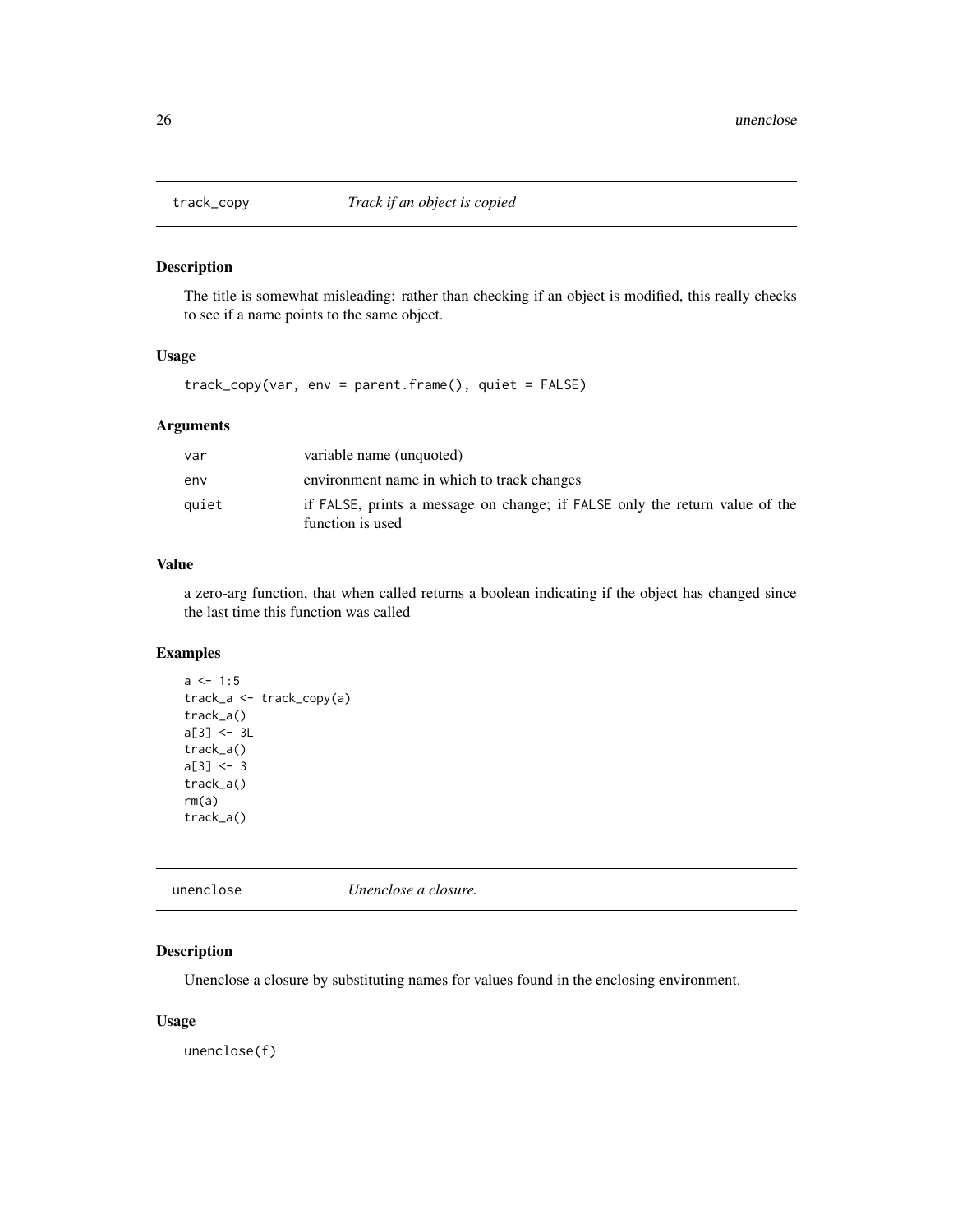#### <span id="page-26-0"></span>uneval 27

#### Arguments

f a closure

#### Examples

```
power <- function(exp) {
  function(x) x \wedge exp
}
square <- power(2)
cube <- power(3)
square
cube
unenclose(square)
unenclose(cube)
```
<span id="page-26-1"></span>uneval *Capture the call associated with a promise.*

#### Description

This is an alternative to subsitute that performs one job, and so gives a stronger signal regarding the intention of your code. It returns an error if the name is not associated with a promise.

#### Usage

uneval(x)

# Arguments

x unquoted variable name that refers to a promise. An error will be thrown if it's not a promise.

# See Also

Other promise tools: [is\\_promise](#page-9-1)

```
f \leftarrow function(x) {
   uneval(x)
}
f(a + b)f(1 + 4)delayedAssign("x", 1 + 4)
uneval(x)
x
uneval(x)
```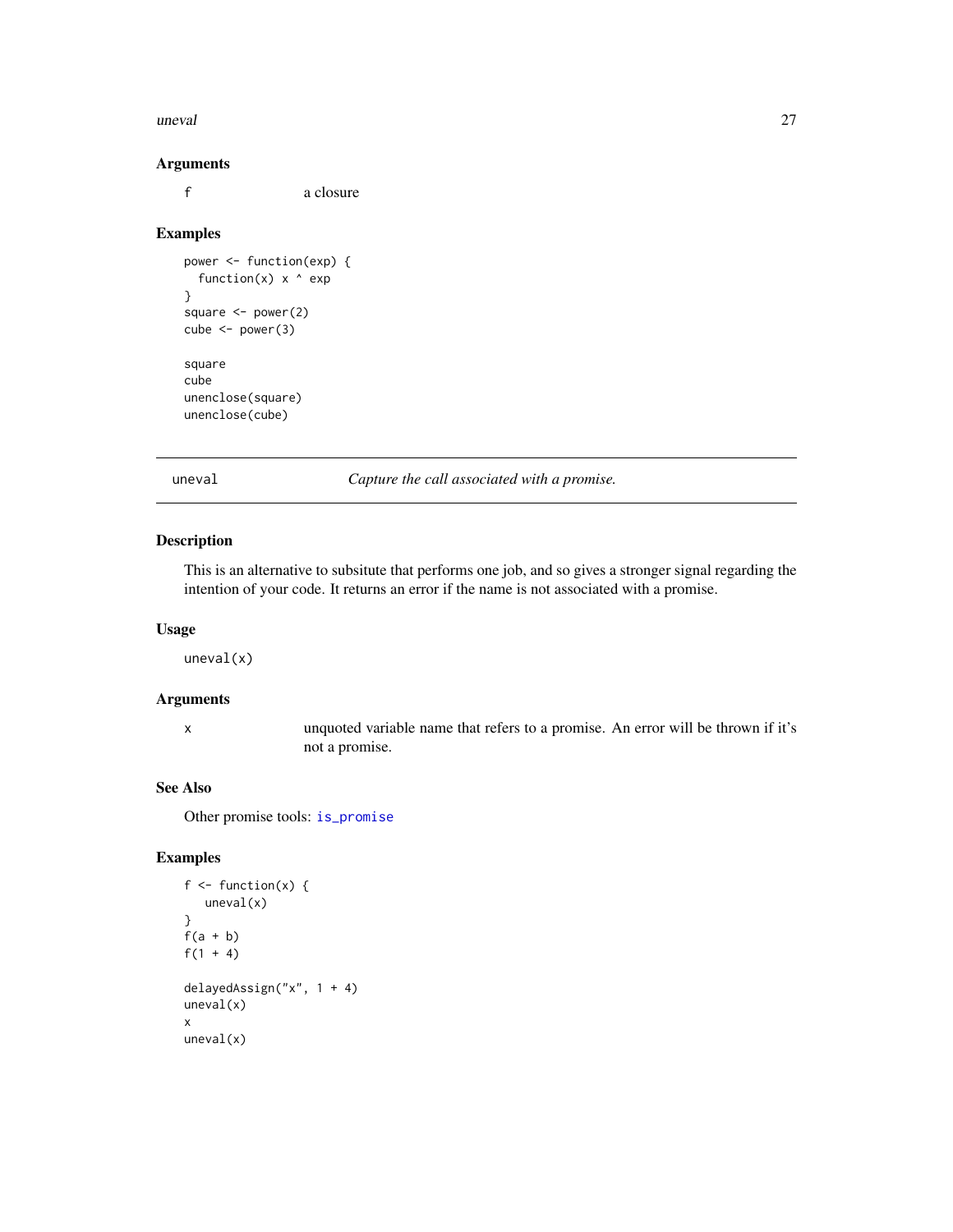<span id="page-27-0"></span>

Implements the regular scoping rules, but instead of returning the value associated with a name, it returns the environment in which it is located.

#### Usage

where(name, env = parent.frame())

#### Arguments

| name | name, as string, to look for                                                   |
|------|--------------------------------------------------------------------------------|
| env  | environment to start at. Defaults to the calling environment of this function. |

#### Examples

```
x \le -1where("x")
where("t.test")
where("mean")
where("where")
```
%<a-% *Create an active binding.*

#### Description

Infix form of [makeActiveBinding](#page-0-0) which creates an *active* binding between a name and an expression: every time the name is accessed the expression is recomputed.

#### Usage

x %<a-% value

#### Arguments

|       | unquoted expression naming variable to create               |
|-------|-------------------------------------------------------------|
| value | unquoted expression to evaluate every time name is accessed |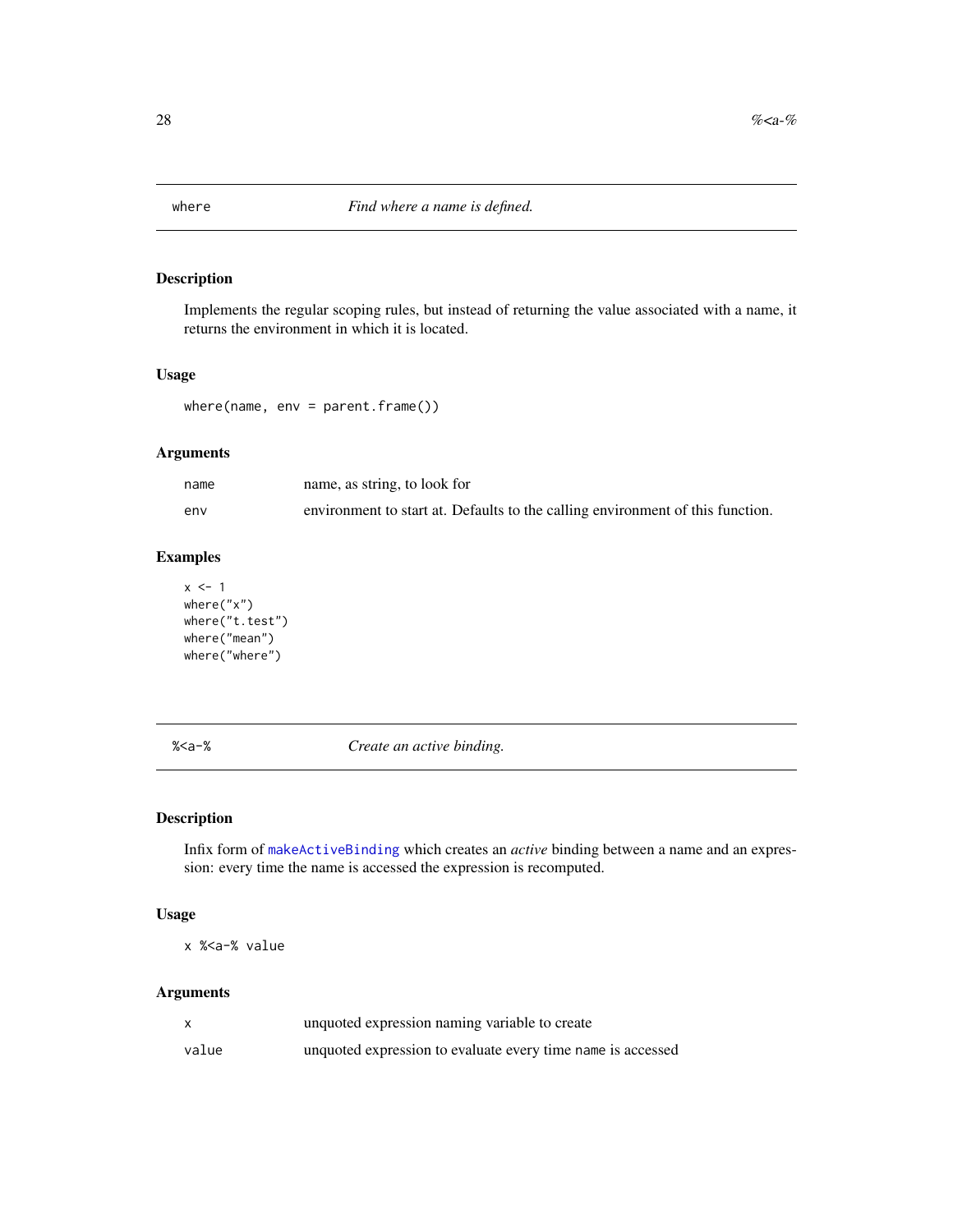<span id="page-28-0"></span> $\%$  < c-% 29

# Examples

```
x %<a-% runif(1)
x
x
x %<a-% runif(10)
x
x
rm(x)
```
# %<c-% *Create a constant (locked) binding.*

# Description

Infix wrapper for [assign](#page-0-0) + [lockBinding](#page-0-0) that creates a constant: a binding whose value can not be changed.

#### Usage

x %<c-% value

#### Arguments

|       | unquoted expression naming variable to create |
|-------|-----------------------------------------------|
| value | constant value                                |

```
x %<c-% 10
#' Generates an error:
## Not run: x <- 20
# Note that because of R's operator precedence rules, you
# need to wrap compound RHS expressions in ()
y %<c-% 1 + 2
y
z %<c-% (1 + 2)
z
```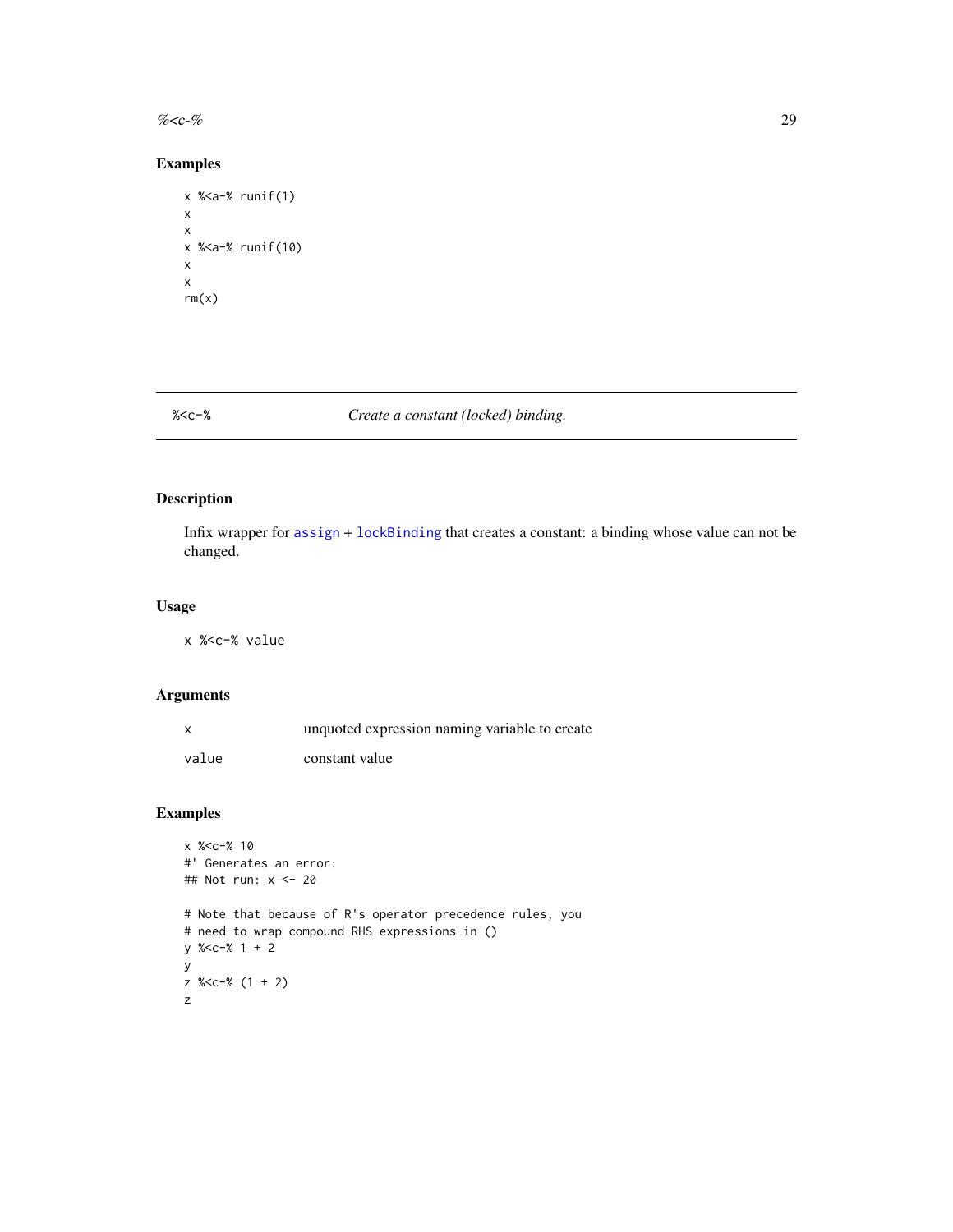<span id="page-29-0"></span>Infix form of [delayedAssign](#page-0-0) which creates an *delayed* or lazy binding, which only evaluates the expression the first time it is used.

#### Usage

x %<d-% value

# Arguments

|       | unquoted expression naming variable to create                   |
|-------|-----------------------------------------------------------------|
| value | unquoted expression to evaluate the first time name is accessed |

# Examples

x %<d-% (a + b)  $a < -10$  $b$  <- 100 x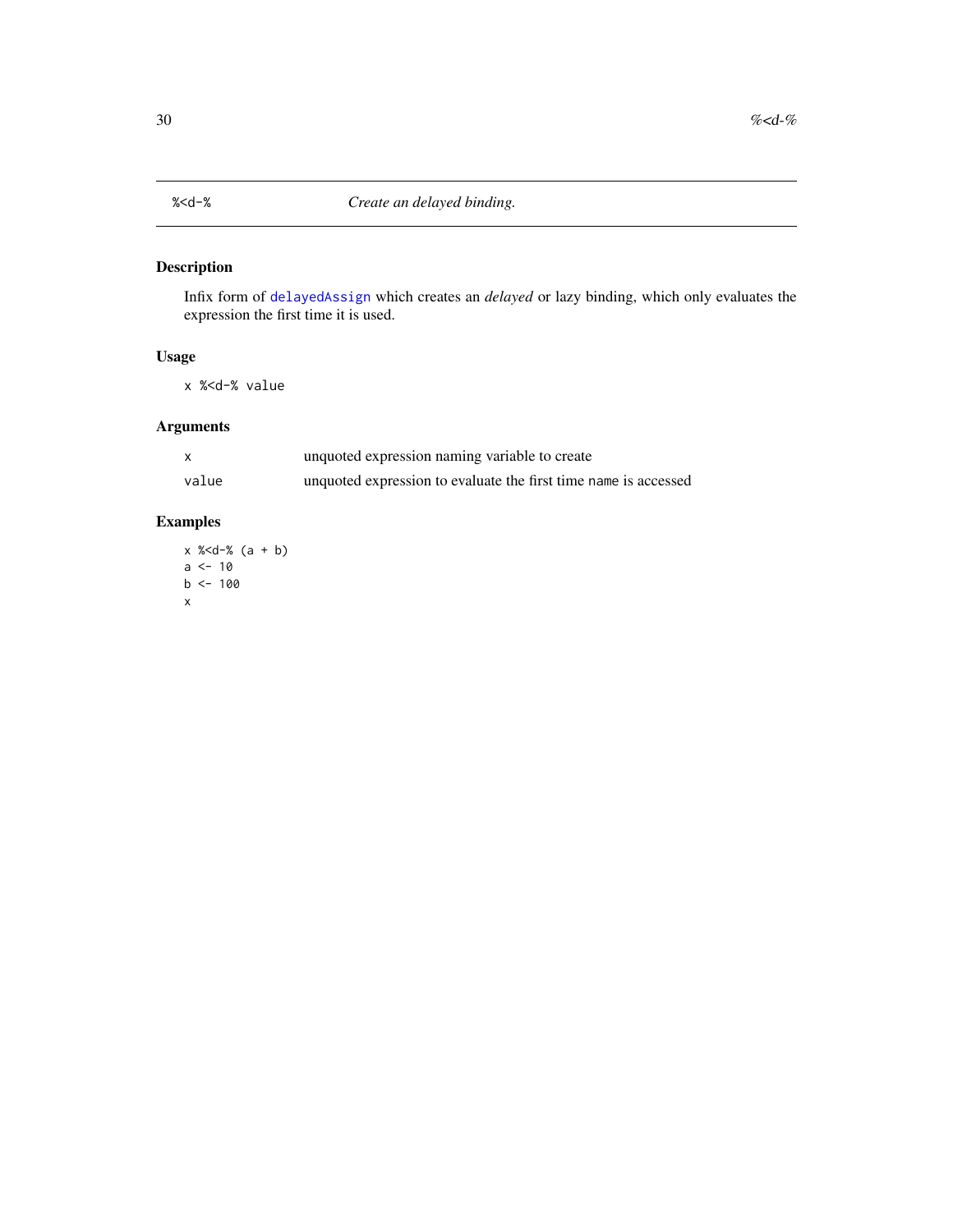# <span id="page-30-0"></span>Index

%.% *(*compose*)*, [4](#page-3-0)  $%- $%$ , [28](#page-27-0)$ %<c-%, [29](#page-28-0) %<d-%, [30](#page-29-0) address *(*sexp\_type*)*, [22](#page-21-0) alist, *[12](#page-11-0)* as.environment, *[24,](#page-23-0) [25](#page-24-0)* assign, *[29](#page-28-0)* ast *(*call\_tree*)*, [3](#page-2-0) bits *(*bytes*)*, [2](#page-1-0) bytes, [2](#page-1-0) call\_tree, [3](#page-2-0) compare\_size *(*object\_size*)*, [15](#page-14-0) compose, [4](#page-3-0) delayedAssign, *[30](#page-29-0)* do\_call *(*make\_call*)*, [11](#page-10-0) dots, [5](#page-4-0) emptyenv, *[16](#page-15-0)* enclosing\_env, [5](#page-4-0) Encoding, *[3](#page-2-0)* environment, *[5](#page-4-0)* eval2 *(*explicit*)*, [6](#page-5-0) explicit, [6](#page-5-0) f, [6](#page-5-0) fget, [7](#page-6-0) find\_funs, [7](#page-6-0) find\_uses, [8](#page-7-0) ftype, [9,](#page-8-0) *[17](#page-16-0)*, *[23](#page-22-0)* fun\_args *(*find\_funs*)*, [7](#page-6-0) fun\_body *(*find\_funs*)*, [7](#page-6-0) fun\_calls *(*find\_funs*)*, [7](#page-6-0) grepl, *[8](#page-7-0)*

inspect *(*sexp\_type*)*, [22](#page-21-0)

is\_active\_binding, [9](#page-8-0) is\_promise, [10,](#page-9-0) *[27](#page-26-0)* isS4, *[17](#page-16-0)* lockBinding, *[29](#page-28-0)* ls, *[22](#page-21-0)* make\_call, [11](#page-10-0) make\_function, [11](#page-10-0) makeActiveBinding, *[28](#page-27-0)* mem\_change, [12](#page-11-0) mem\_used, [13](#page-12-0) method\_from\_call, [13](#page-12-0) modify\_call, [14](#page-13-0) modify\_lang, [15](#page-14-0) named\_dots *(*dots*)*, [5](#page-4-0) object.size, *[15](#page-14-0)* object\_size, [15](#page-14-0) otype, *[9](#page-8-0)*, [17,](#page-16-0) *[23](#page-22-0)* parent.frame, *[20](#page-19-0)*, *[22](#page-21-0)* parent\_promise, [17](#page-16-0) parenv, [18](#page-17-0) parenvs, [18](#page-17-0) partial, [19](#page-18-0) promise\_info *(*is\_promise*)*, [10](#page-9-0) quote, *[12](#page-11-0)*, *[24](#page-23-0)* rebind, [21](#page-20-0) refs *(*sexp\_type*)*, [22](#page-21-0) rls, [22](#page-21-0) sexp\_type, *[9](#page-8-0)*, *[17](#page-16-0)*, [22](#page-21-0) show\_c\_source, [23](#page-22-0) standardise\_call, *[14](#page-13-0)*, [24](#page-23-0)

subs, [24](#page-23-0) substitute, *[24](#page-23-0)* substitute\_q, [25](#page-24-0)